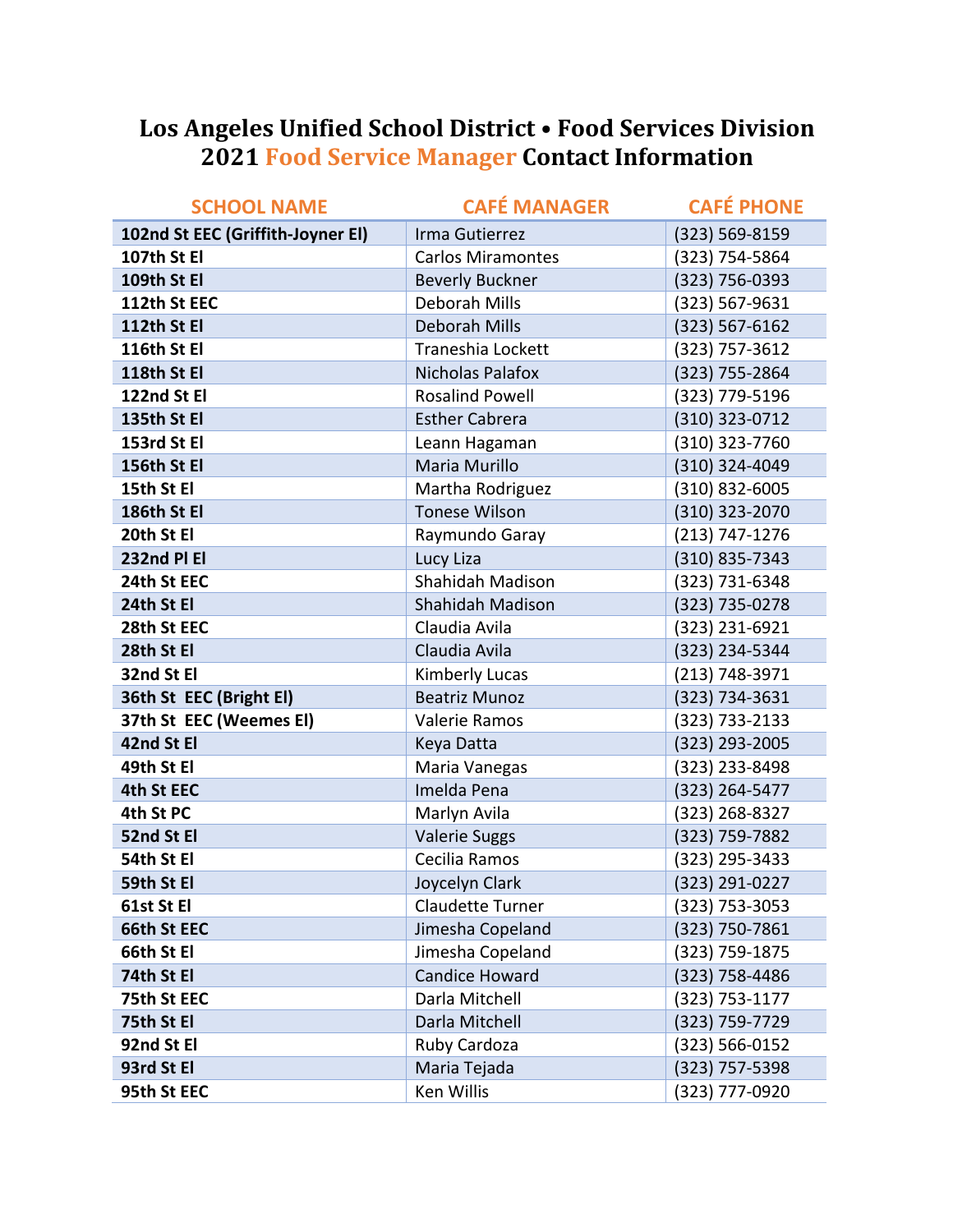| <b>SCHOOL NAME</b>                    | <b>CAFÉ MANAGER</b>       | <b>CAFÉ PHONE</b> |
|---------------------------------------|---------------------------|-------------------|
| 95th St El                            | <b>Ken Willis</b>         | (323) 755-0371    |
| 96th St El                            | Ashley Johnson            | (323) 567-6684    |
| 97th St EEC (Barrett El)              | Pedro Filiano             | (323) 777-1233    |
| 99th St El                            | Sherena Barber            | (323) 569-2971    |
| <b>Academy for Enriched Sciences</b>  | <b>Helen Ulanday</b>      | (818) 345-9026    |
| <b>Adams MS</b>                       | Janell Fuentes            | (213) 745-3734    |
| <b>Albion EEC</b>                     | <b>Edward Lopez</b>       | (323) 221-1798    |
| <b>Albion El</b>                      | <b>Edward Lopez</b>       | (323) 221-3108    |
| <b>Aldama El</b>                      | Irma Robles               | (323) 982-9181    |
| <b>Alexander Science Center El</b>    | Dietrich Barber           | (213) 746-6569    |
| <b>Alexandria EEC</b>                 | <b>Tiffany Edmond</b>     | (323) 662-8127    |
| <b>Alexandria El</b>                  | <b>Tiffany Edmond</b>     | (323) 663-0246    |
| <b>Allesandro El</b>                  | Ofelia Moreno             | (323) 660-7774    |
| Alta California El                    | Wilma Federico            | (818) 830-4411    |
| Alta Loma El                          | <b>Tecarra Patterson</b>  | (323) 933-4030    |
| <b>Amanecer El</b>                    | Christina Mendez          | (323) 264-6578    |
| <b>Ambassador (Global Education)</b>  | <b>Tony Smith</b>         | (213) 480-3749    |
| <b>Ambassador (Global Leadership)</b> | Jose Perez                | (213) 480-4515    |
| <b>Ambler El</b>                      | Margaret Mitchell         | (310) 532-5815    |
| <b>Amestoy El</b>                     | Nakia Thompson            | (310) 323-0618    |
| <b>Anatola El</b>                     | <b>Mayra Torres</b>       | (818) 344-9588    |
| <b>Andasol El</b>                     | <b>Theresa Moss</b>       | (818) 349-2377    |
| <b>Angeles Mesa El</b>                | <b>Tristan Wilson</b>     | (323) 295-1941    |
| <b>Angelou HS</b>                     | Jaqueline Garcia          | (323) 846-4614    |
| <b>Ann El</b>                         | Grizelda Bailey           | (323) 223-7407    |
| <b>Annalee El</b>                     | <b>Veronique Geathers</b> | (310) 635-0470    |
| <b>Annandale El</b>                   | Monina Carmita Estrera    | (323) 257-0875    |
| <b>Anton EEC</b>                      | Jesse Cruz                | (323) 269-1172    |
| <b>Anton El</b>                       | <b>Jesse Cruz</b>         | (323) 981-3658    |
| <b>Apperson El</b>                    | Juliet Decker             | (818) 353-4445    |
| <b>Aragon El</b>                      | Magdalena Perez           | (323) 223-9564    |
| <b>Arleta HS</b>                      | <b>Karim Fadel</b>        | (818) 686-4136    |
| <b>Arlington Heights El</b>           |                           | (323) 732-3621    |
| <b>Arminta EEC</b>                    | Esperanza Ocaranza Rios   | (818) 765-4312    |
| <b>Arminta El</b>                     | Esperanza Ocaranza Rios   | (818) 765-3455    |
| <b>Arroyo Seco Alternative</b>        | Sylvia Brown              | (323) 257-7364    |
| <b>Ascot El</b>                       | Veronica Bogle            | (323) 234-5477    |
| <b>Atwater El</b>                     | Tasha Bausley             | (323) 666-7745    |
| <b>Audubon MS</b>                     | Vantrese Mckoy            | (323) 290-6355    |
| <b>Aurora El</b>                      | Joseph Knight             | (323) 238-1530    |
| <b>Avalon Gardens El</b>              | Cenetro Williams          | (310) 217-6687    |
| <b>Baca El</b>                        | Semaje Clark              | (323) 826-3572    |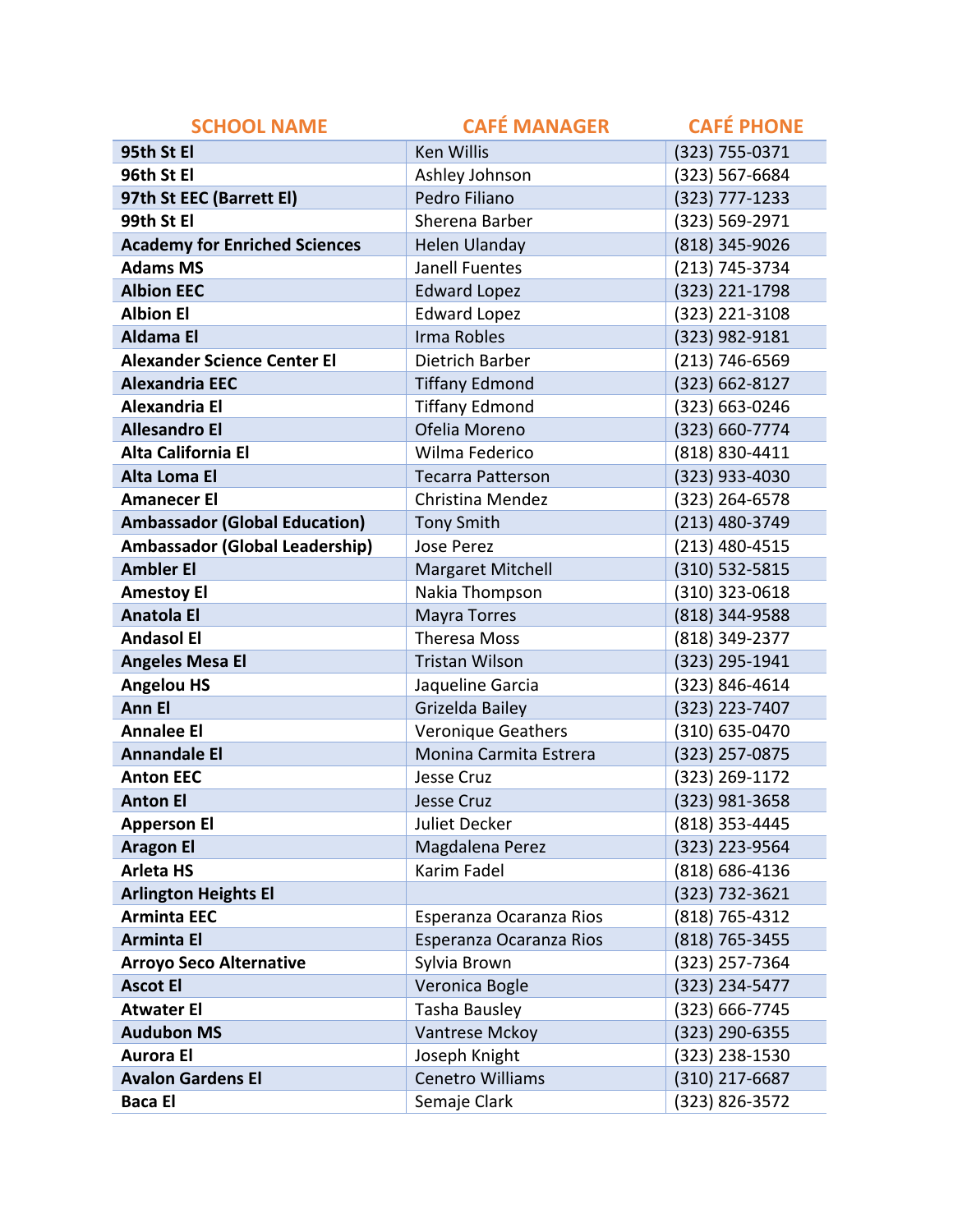| <b>SCHOOL NAME</b>               | <b>CAFÉ MANAGER</b>           | <b>CAFÉ PHONE</b> |
|----------------------------------|-------------------------------|-------------------|
| <b>Bakewell PC</b>               | <b>Crystal Jones</b>          | (323) 751-1014    |
| <b>Balboa El</b>                 | Zahra Namazian                | (818) 349-4333    |
| <b>Baldwin Hills El</b>          | Karen Angulo                  | (323) 934-6876    |
| <b>Bancroft MS</b>               | Donna Arciniega Muro          | (323) 993-3437    |
| <b>Bandini El</b>                | Julia Butcher                 | (310) 832-0811    |
| <b>Banneker El</b>               | Cynthia Bryant                | (310) 324-5957    |
| <b>Banning HS</b>                | Nadine Jackson                | (310) 847-3757    |
| <b>Barrett El</b>                | Pedro Filiano                 | (323) 755-6969    |
| <b>Barton Hill El</b>            | <b>Michael Gonzalez</b>       | (310) 832-2202    |
| <b>Bassett El</b>                | <b>Blanca Marroquin</b>       | (818) 782-4882    |
| <b>Beachy El</b>                 | <b>Nusrat Pinky</b>           | (818) 899-7784    |
| <b>Beckford El</b>               | Wenlan Wang                   | (818) 363-5955    |
| <b>Beethoven El</b>              | <b>Victor Hernandez</b>       | (310) 391-2776    |
| <b>Bell HS</b>                   | <b>Dartanion Cathirell</b>    | (323) 832-4733    |
| <b>Bellingham El</b>             | <b>Mary Navarro</b>           | (818) 764-0332    |
| <b>Belmont HS</b>                | <b>Carol Abalos</b>           | (213) 241-4362    |
| <b>Belvedere El</b>              | Rosendo Gonzalez              | (323) 264-1885    |
| <b>Belvedere MS</b>              | Christian Hernandez           | (323) 266-5455    |
| <b>Berendo MS</b>                | Mario Gonzalez                | (213) 739-5647    |
| <b>Bernstein HS</b>              | Evan Mosley                   | (323) 817-6457    |
| <b>Bertrand El</b>               | Griselda Michel Decastellanos | (818) 344-8326    |
| <b>Bethune MS</b>                | Crystal Coleman               | (323) 541-1841    |
| <b>Blythe El</b>                 | <b>Francis Carlos</b>         | (818) 345-2329    |
| <b>Bonita El</b>                 | Vivian Smith                  | (310) 835-8197    |
| <b>Braddock El</b>               | Vilma Garcia                  | (310) 397-0752    |
| <b>Bradley EEC (109th St El)</b> | <b>Beverly Buckner</b>        | (323) 563-7756    |
| <b>Bradley El</b>                | <b>Preston James</b>          | (323) 294-6906    |
| <b>Brainard El</b>               | Chongbo Fan                   | (818) 890-1556    |
| <b>Bravo HS</b>                  | Julie Hernandez               | (323) 227-4406    |
| <b>Breed El</b>                  | Carlos Ordaz Gomez            | (323) 264-7450    |
| <b>Brentwood El</b>              | Zulma Ayala                   | (310) 826-5315    |
| <b>Bridge El</b>                 | Joann Merchain                | (323) 222-1334    |
| <b>Bridges El</b>                | Gabriel Escobar               | (310) 522-5415    |
| <b>Bright El</b>                 | <b>Beatriz Munoz</b>          | (323) 733-3765    |
| <b>Broad El</b>                  | <b>Toccara Woodall</b>        | (310) 835-5368    |
| <b>Broadacres El</b>             | <b>Misherlae Roberts</b>      | (310) 537-1030    |
| <b>Broadous EEC</b>              | Marco Pena-Alvarez            | (818) 897-2009    |
| <b>Broadous El</b>               | Marco Pena-Alvarez            | (818) 896-8686    |
| <b>Broadway El</b>               | Marlene Flamenco              | (310) 392-3862    |
| <b>Brockton El</b>               | Jose De Pablo                 | (310) 473-4423    |
| <b>Brooklyn EEC</b>              | Zaida Zuniga                  | (323) 269-4085    |
| <b>Brooklyn El</b>               | Zaida Zuniga                  | (323) 263-3082    |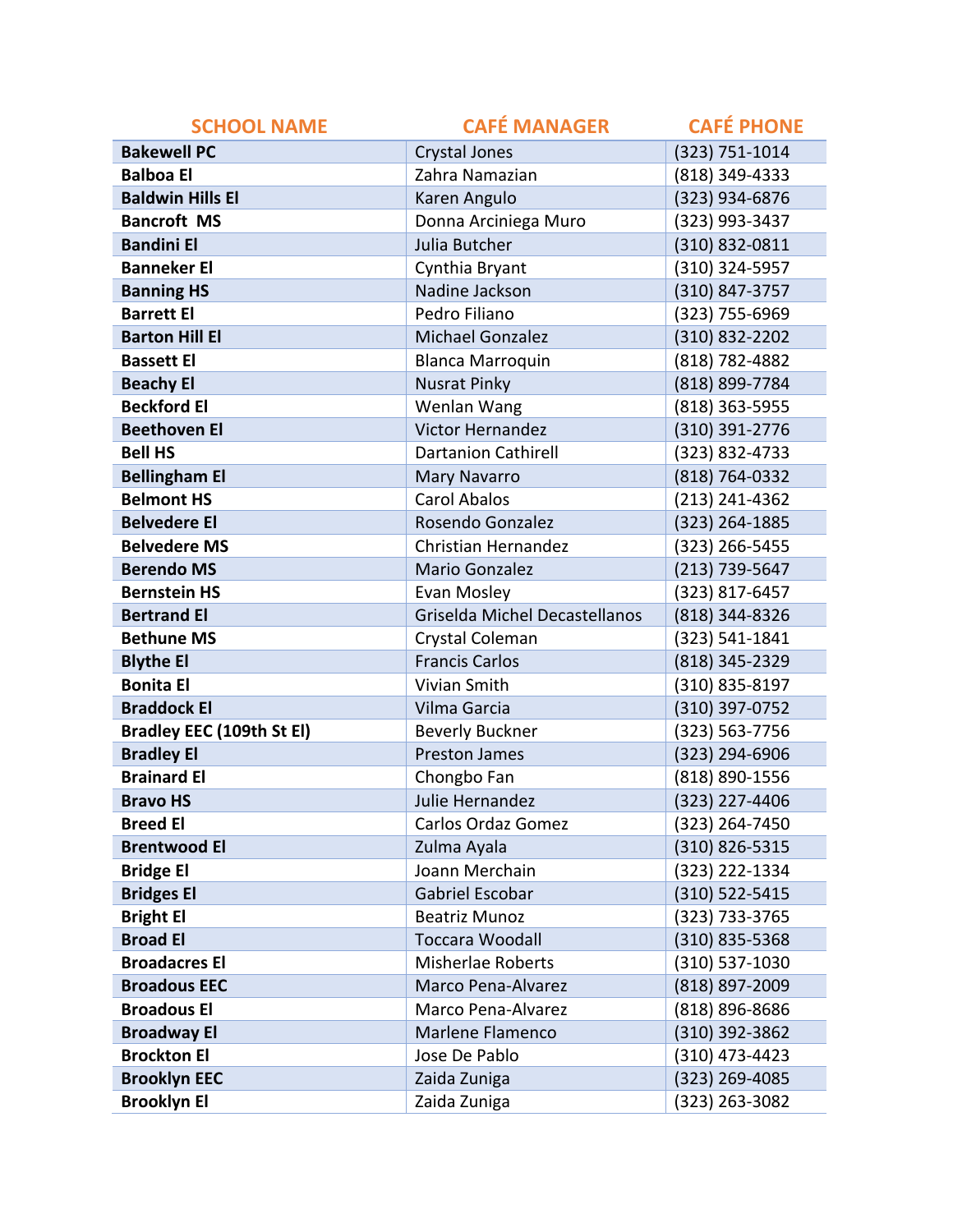| <b>SCHOOL NAME</b>       | <b>CAFÉ MANAGER</b>        | <b>CAFÉ PHONE</b>  |
|--------------------------|----------------------------|--------------------|
| <b>Bryson El</b>         | Rachel Mendoza             | (323) 566-1917     |
| <b>Buchanan El</b>       | <b>Ernestina Dominguez</b> | $(323)$ 256-6253   |
| <b>Budlong El</b>        | <b>Paul Sadler</b>         | (323) 759-5154     |
| <b>Burbank El</b>        | Merzhik Mirkhanyan         | $(818)$ 766-4668   |
| <b>Burbank MS</b>        | <b>Jhonson Carles</b>      | (323) 340-4488     |
| <b>Burroughs MS</b>      | Sharon Dailey-Watson       | (323) 549-5049     |
| <b>Burton El</b>         | Norma Sanchez              | (818) 782-7592     |
| <b>Bushnell Way El</b>   | Mary Avelar                | (323) 255-8145     |
| <b>Byrd MS</b>           | Roberta Rodriguez          | (818) 394-4348     |
| <b>Cabrillo EEC</b>      | Alana Hodge                | (310) 832-2809     |
| <b>Cabrillo El</b>       | Alana Hodge                | (310) 833-7840     |
| Cahuenga El              | Michael Mendoza            | $(213)$ 480-0576   |
| <b>Calabash El</b>       | <b>Darlene Covarrubias</b> | (818) 224-4572     |
| <b>Calahan El</b>        | Gihan Samuel               | (818) 349-5585     |
| <b>Calvert El</b>        | Dejuan Hathorne            | (818) 347-4187     |
| <b>Camellia El</b>       | Silvia Delgado             | (818) 765-8475     |
| <b>Canfield El</b>       | Monjila Aktar              | (310) 552-0809     |
| <b>Canoga Park EEC</b>   | Yesenia Reyes              | (818) 348-2814     |
| <b>Canoga Park El</b>    | Yesenia Reyes              | (818) 340-4818     |
| <b>Canoga Park HS</b>    | <b>Brenda Brandle</b>      | (818) 673-1386     |
| <b>Cantara El</b>        | Silvia Rios                | (818) 344-9636     |
| <b>Canterbury El</b>     | <b>Maribel Sanchez</b>     | (818) 892-2080     |
| <b>Canyon El</b>         | Sheena Washington          | $(310)$ 454-6676   |
| Capistrano El            | Catalina Perez             | (818) 346-4011     |
| <b>Cardenas El</b>       | Lydia Mancia               | (818) 908-6714     |
| <b>Carnegie MS</b>       | Herminia Oceguera          | (310) 952-5730     |
| <b>Caroldale LC</b>      | Sylvia Patterson           | (310) 328-7489     |
| <b>Carpenter El</b>      | Cynthia Reynolds           | (818) 766-3132     |
| <b>Carson El</b>         | Liliana Avila              | (310) 834-4218     |
| <b>Carson HS</b>         | Tonae Wilson               | (310) 847-6048     |
| <b>Carson-Gore El</b>    | <b>Tawana Davis</b>        | (323) 766-5509     |
| <b>Carthay Center El</b> | Felicia Turner             | $(323)$ 935-6511   |
| <b>Carver MS</b>         | Jennie Martin              | (323) 846-2945     |
| <b>Castelar EEC</b>      | Lorena Topete              | $(213) 624 - 6740$ |
| <b>Castelar El</b>       | Lorena Topete              | $(213) 626 - 2817$ |
| <b>Castle Heights El</b> | <b>Flynnard Brooks</b>     | (310) 838-8840     |
| <b>Castlebay Lane El</b> | Juliana Loya               | (818) 363-6544     |
| <b>Catskill El</b>       | Luz Dela Cruz Keating      | (310) 835-4229     |
| <b>Century Park El</b>   | <b>Anthony Thomas</b>      | (323) 757-3749     |
| <b>Chandler El</b>       | Robert Rohm                | (818) 784-5018     |
| <b>Chapman El</b>        | Deborah Jackson            | (310) 324-2930     |
| <b>Charnock Road El</b>  | Arlitha Thompson           | (310) 837-5629     |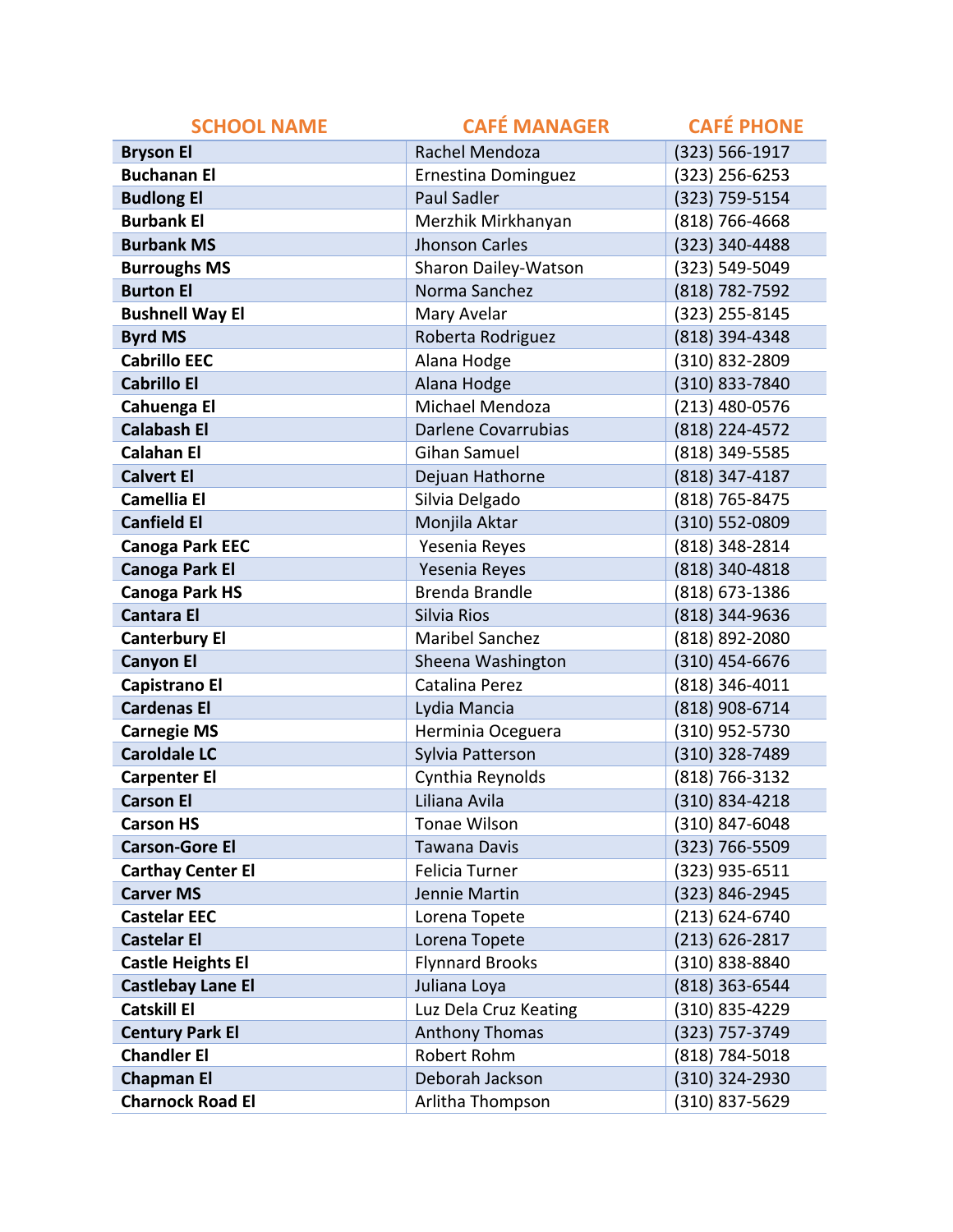| <b>SCHOOL NAME</b>                  | <b>CAFÉ MANAGER</b>         | <b>CAFÉ PHONE</b>  |
|-------------------------------------|-----------------------------|--------------------|
| <b>Chase EEC</b>                    | <b>Elizabeth Zarate</b>     | (818) 830-4455     |
| <b>Chase El</b>                     | <b>Elizabeth Zarate</b>     | (818) 830-4470     |
| <b>Chatsworth HS</b>                |                             | (818) 678-3469     |
| <b>Chatsworth Park El</b>           | <b>Anita Flores</b>         | (818) 341-7890     |
| <b>Chavez El</b>                    | <b>Teresa Drumgole</b>      | (323) 276-1478     |
| <b>Chavez LA</b>                    | Marlene Lundquist           | (818) 837-3457     |
| <b>Cheremoya El</b>                 | Stephanie Rodriguez         | (323) 469-8887     |
| Cienega El                          | Ana Navarro                 | (323) 931-7840     |
| <b>Cimarron El</b>                  | <b>Barbara Roberts</b>      | (323) 757-3374     |
| <b>City Terrace El</b>              | Lourdes De Ponce            | (323) 261-1303     |
| <b>Clear Creek Camp</b>             | Mirna Martinez              | (818) 352-5008     |
| <b>Cleveland EEC (Cleveland HS)</b> | <b>Tiffany Monroy</b>       | (818) 885-3651     |
| <b>Cleveland HS</b>                 | <b>Tiffany Monroy</b>       | (818) 885-3651     |
| <b>Cleveland IC (Cleveland HS)</b>  | <b>Tiffany Monroy</b>       | (818) 885-3651     |
| <b>Clifford El</b>                  | Sonia Leon                  | (323) 663-0231     |
| <b>Clinton MS</b>                   | Denean Lea                  | (323) 235-7298     |
| <b>Clover El</b>                    | <b>Angie Flores</b>         | (310) 477-3261     |
| <b>Cochran MS</b>                   | <b>Tammy Smith</b>          | (323) 730-4386     |
| <b>Coeur D'Alene El</b>             | Maria Nevarez               | (310) 821-5520     |
| <b>Cohasset El</b>                  | Nancy Riad                  | (818) 786-1218     |
| <b>Coldwater Canyon El</b>          | Leyli Galoyan               | (818) 765-8938     |
| <b>Colfax El</b>                    | Janet Ovasapyan             | (818) 761-1679     |
| <b>Coliseum El</b>                  | Alonzetta Dantzler Anderson | (323) 292-8464     |
| <b>Collins EEC (52nd St El)</b>     | <b>Valerie Suggs</b>        | (323) 752-2119     |
| <b>Columbus El</b>                  | Ernestina Rodriguez         | (818) 779-1683     |
| <b>Columbus MS</b>                  | <b>Susie Fowler</b>         | (818) 702-1288     |
| <b>Commonwealth El</b>              | Mayra Lopez                 | (213) 386-0290     |
| <b>Community El</b>                 | Nick Kowaleski              | (310) 476-5943     |
| <b>Compton El</b>                   | Maria Sanchez               | (323) 569-6189     |
| <b>Contreras LC</b>                 | Edita Graham                | (213) 240-3828     |
| <b>Corona El</b>                    | <b>Tina Gutierrez</b>       | (323) 562-0126     |
| <b>Cortines HS</b>                  | <b>Tracey Escobar</b>       | $(213)$ 217-8626   |
| <b>Coughlin PC</b>                  | Samia Hossain               | (818) 686-6840     |
| <b>Cowan El</b>                     | Osia Franklin               | $(310) 645 - 1808$ |
| <b>Crenshaw HS</b>                  | Gabriel Gallardo            | (323) 290-7876     |
| <b>Crescent Heights EEC</b>         | Sylvia Leal                 | (323) 939-1224     |
| <b>Crescent Heights El</b>          | Sylvia Leal                 | (323) 931-6680     |
| <b>Crestwood El</b>                 | Atala Del Cid               | (310) 832-6588     |
| Cruz EEC (Tenth St El)              | <b>Maria Montes</b>         | $(213)$ 388-6485   |
| <b>Curtiss MS</b>                   | Linda Monteverde            | $(310) 661 - 4573$ |
| Dacotah EEC (Dena El)               | Allan Arechiga              | (323) 268-9868     |
| Dahlia Heights El                   | Judith Del Cid              | (323) 255-0208     |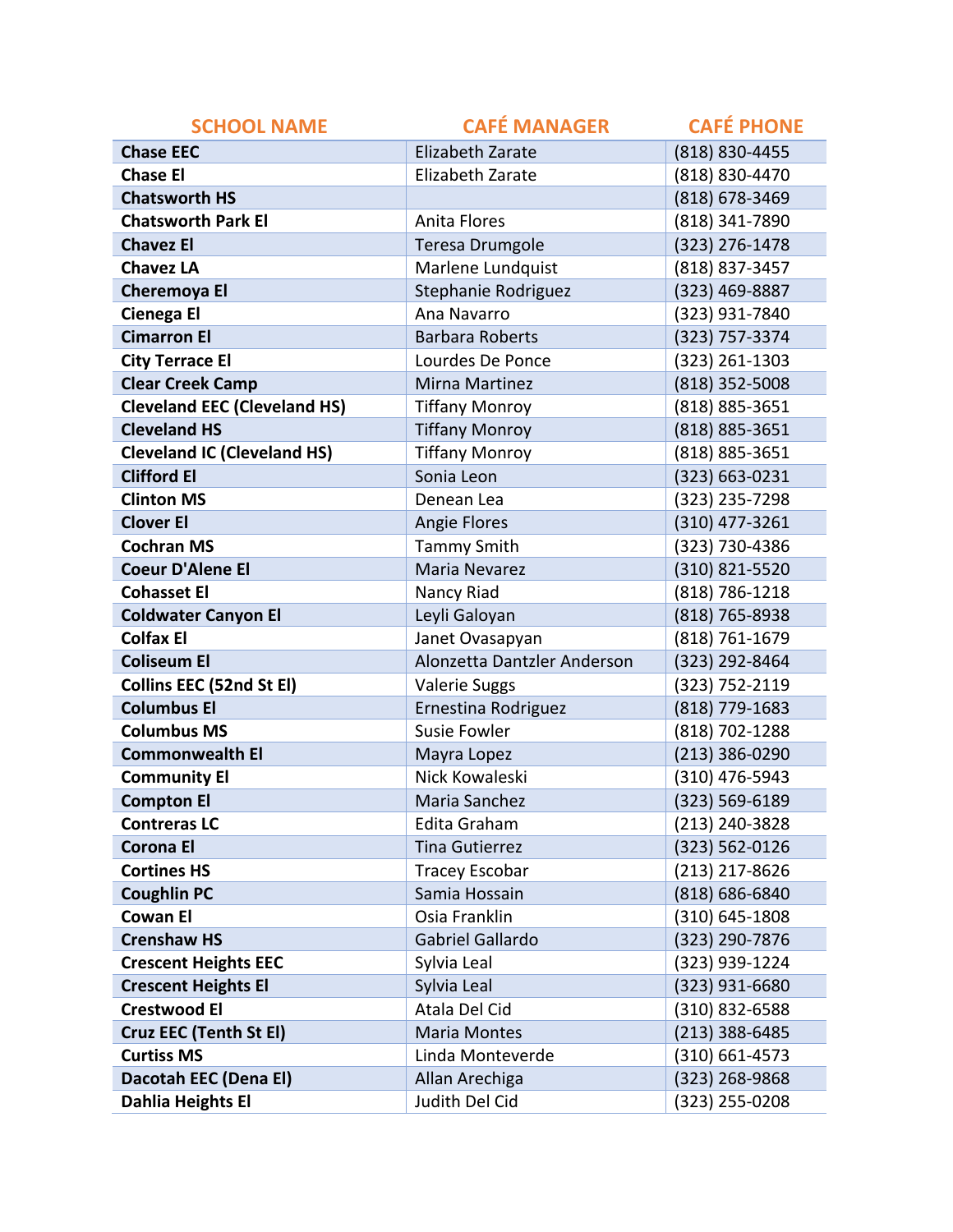| <b>SCHOOL NAME</b>              | <b>CAFÉ MANAGER</b>        | <b>CAFÉ PHONE</b>  |
|---------------------------------|----------------------------|--------------------|
| <b>Dana MS</b>                  | Leticia De Leon            | (310) 241-1119     |
| Danube El                       | Rosana Danor               | (818) 366-2268     |
| <b>Darby El</b>                 | Dina Turnil                | (818) 363-0700     |
| <b>Dayton Heights EEC</b>       | <b>Gladys Rivas</b>        | (323) 664-1024     |
| <b>Dayton Heights El</b>        | <b>Gladys Rivas</b>        | (323) 660-7791     |
| De La Torre El                  | <b>Chanise Dixon</b>       | (310) 847-1438     |
| <b>Dearborn El</b>              | <b>Christian Contreras</b> | (818) 772-2158     |
| Del Amo El                      | <b>Tiant Spears</b>        | (310) 830-4084     |
| Del Olmo El                     | Nagy Demian                | $(213)$ 427-7238   |
| <b>Delevan El</b>               | Abraham Esparza Ponce      | (323) 258-6766     |
| Dena El                         | Allan Arechiga             | (323) 262-8527     |
| <b>Denker El</b>                | Gerone Funches             | (310) 323-7401     |
| <b>Dixie Canyon El</b>          | Margarita Madrid           | (818) 784-5469     |
| <b>Dodson MS</b>                | Danica Radovcic            | (310) 241-1960     |
| <b>Dolores EEC</b>              | <b>Tammy Sprague</b>       | (310) 830-6987     |
| <b>Dolores El</b>               | <b>Tammy Sprague</b>       | (310) 834-4983     |
| <b>Dominguez El</b>             | Gloria Holguin             | (310) 834-6928     |
| <b>Dorris El</b>                | Reyna Morales              | (323) 222-9041     |
| <b>Dorsey HS</b>                | Jacob Zuniga               | (323) 298-8488     |
| <b>Downtown Business Magnet</b> | On Chan                    | (213) 481-0343     |
| <b>Drew MS</b>                  | Myrtle Wilson              | (323) 583-5022     |
| Dyer El                         |                            | (818) 367-6019     |
| <b>Dymally HS</b>               | <b>Yvonne Watts</b>        | $(323) 565 - 4617$ |
| <b>Eagle Rock El</b>            | Miriam Stanziale           | (323) 255-8273     |
| <b>Eagle Rock HS</b>            | Cristina Chavez            | (323) 340-3511     |
| <b>East Valley HS</b>           | Lisa Goodwin               | (818) 753-4458     |
| <b>Eastman EEC</b>              | Daniel Gonzalez            | (323) 268-7408     |
| Eastman El                      | Daniel Gonzalez            | (323) 262-9843     |
| <b>Edison MS</b>                | Addie Ward Sandville       | (323) 826-2597     |
| <b>El Dorado El</b>             | Marites Jefferson          | $(818)$ 367-8055   |
| El Oro Way El                   | <b>Beatriz Rodriguez</b>   | (818) 360-0318     |
| <b>El Sereno EEC</b>            | Yolanda Gardea             | $(323)$ 221-2121   |
| <b>El Sereno El</b>             | Yolanda Gardea             | (323) 223-4838     |
| <b>El Sereno MS</b>             | Christina Soto             | (323) 224-4766     |
| <b>Elizabeth LC</b>             | Carlos Castillo            | $(323)$ 271-3622   |
| <b>Elysian Heights El</b>       | Xenia Chacon               | (323) 953-6527     |
| <b>Emelita El</b>               | Salma Tasmin               | (818) 344-6302     |
| <b>Emerson MS</b>               | <b>Wendy Lopez</b>         | (310) 234-3158     |
| <b>Enadia El</b>                | Noemi Verduzco             | (818) 595-3915     |
| <b>Encino El</b>                | Christina Olmos            | (818) 788-1494     |
| <b>Erwin El</b>                 | Ana Mendoza                | $(818)$ 785-6608   |
| <b>Escalante EEC</b>            | Romain Thibodeaux          | (323) 890-2346     |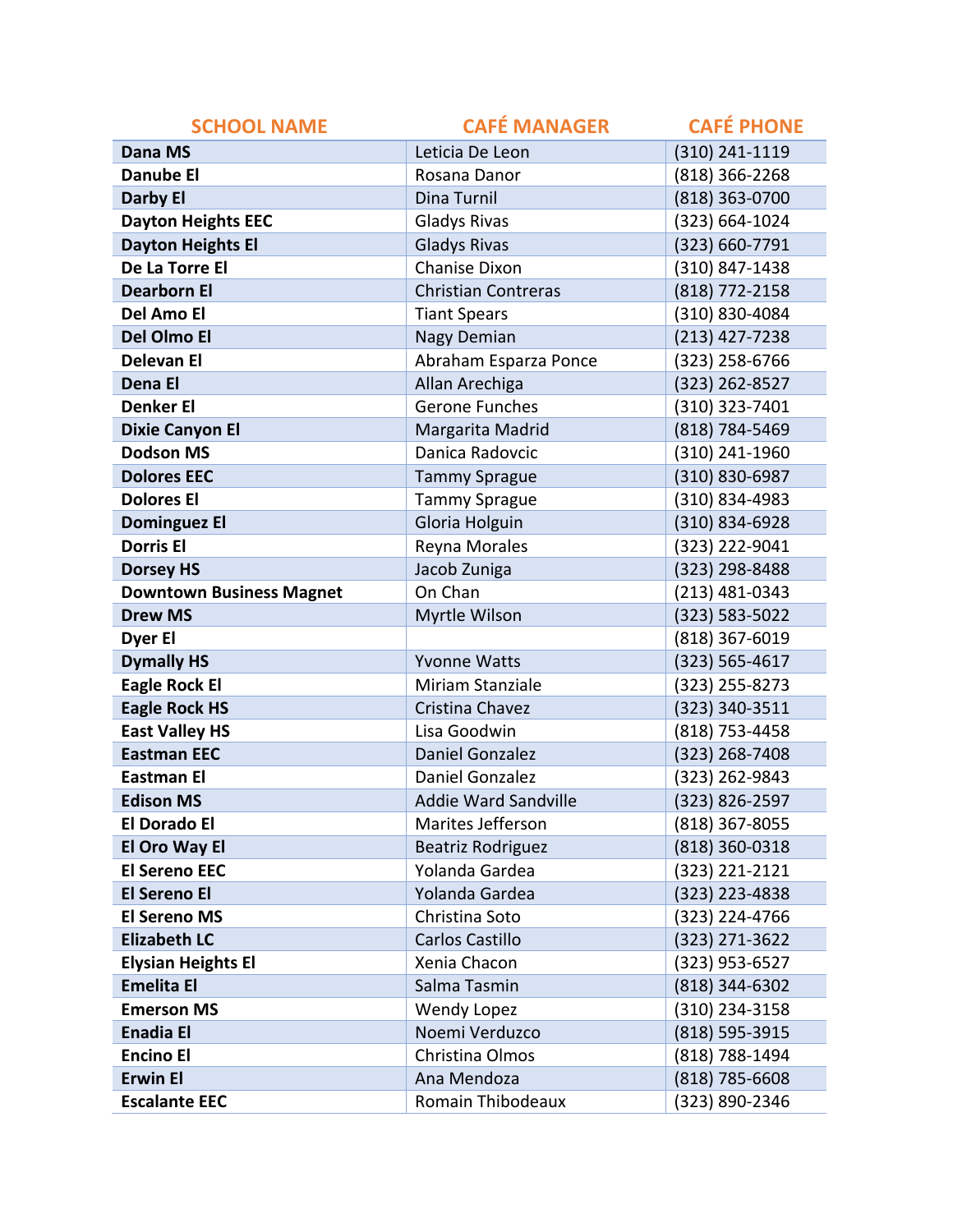| <b>SCHOOL NAME</b>              | <b>CAFÉ MANAGER</b>       | <b>CAFÉ PHONE</b> |
|---------------------------------|---------------------------|-------------------|
| <b>Escalante El</b>             | <b>Romain Thibodeaux</b>  | (323) 890-2346    |
| <b>Escutia PC</b>               | Elvira Vasquez            | (323) 585-2339    |
| <b>Eshelman El</b>              | Monique Findley           | (310) 326-8240    |
| <b>Esperanza El</b>             | America Sepulveda         | (213) 484-0317    |
| <b>Estrella EEC</b>             | <b>Chantal Cannon</b>     | (323) 846-4870    |
| <b>Estrella El</b>              | Chantal Cannon            | (323) 846-4870    |
| <b>Euclid El</b>                | Rosalba Perez             | (323) 261-6762    |
| <b>Evergreen EEC</b>            | <b>Vivien Fuentes</b>     | (323) 269-0406    |
| <b>Evergreen El</b>             | <b>Vivien Fuentes</b>     | (323) 269-4745    |
| <b>Fair EEC</b>                 | Elena Wolf                | (818) 985-1790    |
| <b>Fair El</b>                  | Elena Wolf                | (818) 761-2244    |
| <b>Fairburn El</b>              | Candice Jennings          | $(310)$ 474-6018  |
| <b>Fairfax HS</b>               | James Jordan              | (323) 370-1252    |
| <b>Farmdale El</b>              | Dana Pozo                 | (323) 222-5347    |
| <b>Fernangeles El</b>           | Maria Hernandez           | (818) 767-0137    |
| <b>Figueroa El</b>              | Latasha Agricourt         | (323) 755-2285    |
| <b>First St El</b>              | <b>Trinidad Hernandez</b> | (323) 262-7515    |
| <b>Fishburn Ave El</b>          | Liza Gama                 | (323) 562-4345    |
| <b>Fleming MS</b>               | <b>Martin Alba</b>        | (310) 257-4536    |
| <b>Fletcher Dr El</b>           | Alicia Corral             | (323) 255-1016    |
| <b>Florence El</b>              | Rosa Gutierrez            | (323) 582-4972    |
| <b>Flournoy El</b>              | Judith Dixon              | (323) 564-6151    |
| <b>Ford El</b>                  | <b>Mabell Murillo</b>     | (323) 262-9809    |
| <b>Foshay LC</b>                | Jene Evans                | (323) 373-2746    |
| <b>Fourth St El</b>             | Imelda Pena               | (323) 264-5477    |
| <b>Franklin El</b>              | Zelda Apolonio            | (323) 660-5782    |
| <b>Franklin HS</b>              | <b>Martin Nunez</b>       | (323) 550-2050    |
| <b>Fremont HS</b>               | Andrea Parreno            | (323) 565-1240    |
| <b>Fries El</b>                 |                           | (310) 834-6101    |
| <b>Frost MS</b>                 | <b>Rim Mahfoud</b>        | (818) 832-6933    |
| <b>Fullbright El</b>            | Reyna Castellanos         | (818) 347-7397    |
| <b>Fulton MS</b>                | Gabriela Bahena           | (818) 947-2155    |
| <b>Gage MS</b>                  | Susan Ruhl                | (323) 588-3846    |
| Garcetti LA                     | Trenesha Allen            | (323) 753-8183    |
| <b>Garden Grove El</b>          | Celia Lopez               | (818) 609-0524    |
| <b>Gardena EEC (Gardena HS)</b> | Wendy Morgan              | $(310)$ 354-5091  |
| <b>Gardena El</b>               | <b>Tennille Lopez</b>     | (310) 329-8326    |
| <b>Gardena HS</b>               | Wendy Morgan              | (310) 354-5042    |
| <b>Gardner El</b>               | Contonia Goree            | (323) 851-8337    |
| <b>Garfield HS</b>              | Jessica Lopez             | (323) 981-5547    |
| Garvanza El                     | Erin Grijalva             | (323) 256-2478    |
| <b>Garza PC</b>                 | Francisca Morquecho       | (323) 981-0229    |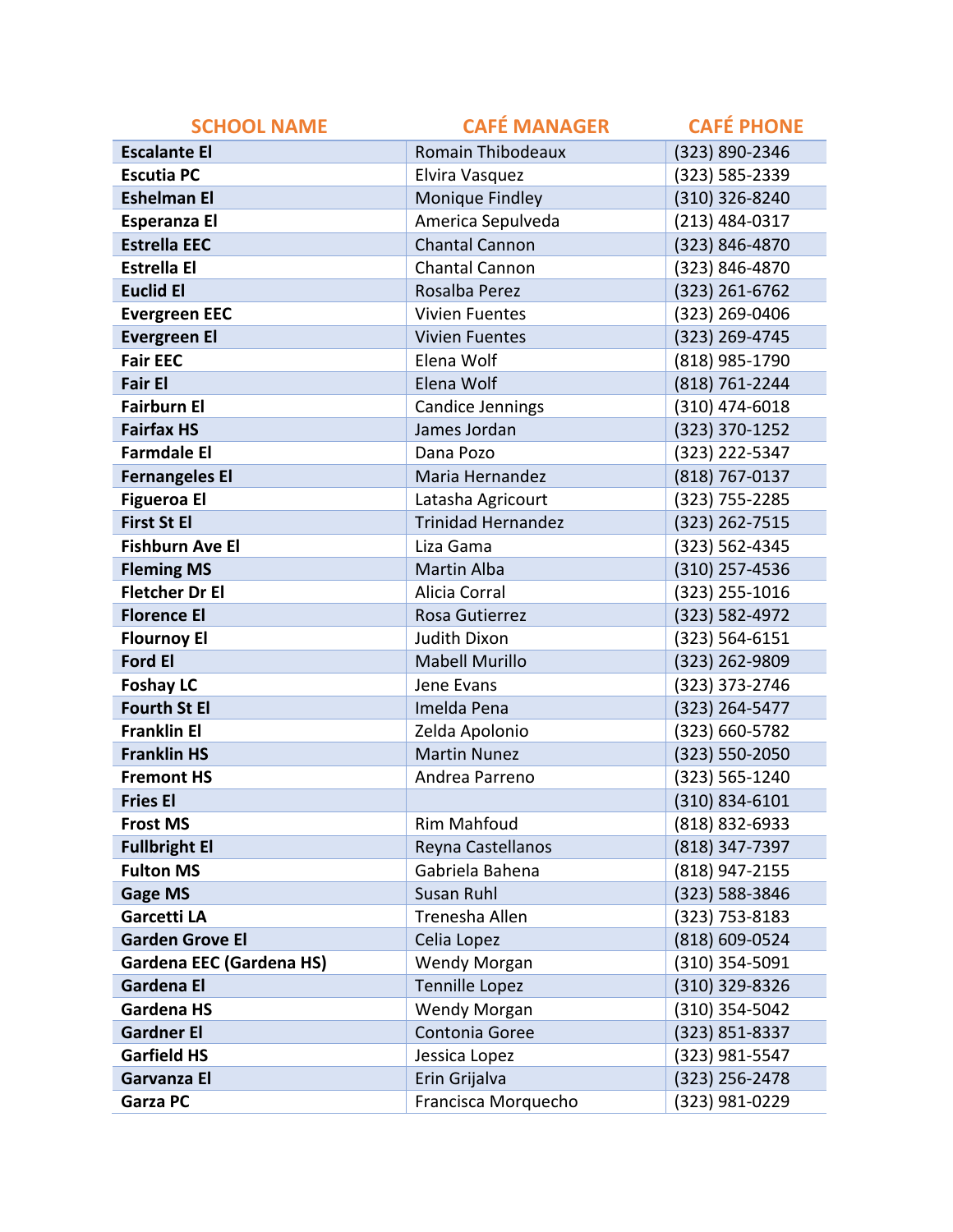| <b>SCHOOL NAME</b>          | <b>CAFÉ MANAGER</b>          | <b>CAFÉ PHONE</b> |
|-----------------------------|------------------------------|-------------------|
| <b>Gates EEC</b>            | Yolanda Santillanes          | (323) 222-0277    |
| <b>Gates El</b>             | Yolanda Santillanes          | (323) 221-2437    |
| <b>Gault El</b>             | <b>Connie Ramos</b>          | (818) 342-8926    |
| <b>Germain El</b>           | Patricia Taylor              | (818) 709-8337    |
| <b>Glassell Park EEC</b>    | <b>Guadalupe Gomez</b>       | (323) 222-8524    |
| <b>Glassell Park El</b>     | <b>Guadalupe Gomez</b>       | (323) 222-8524    |
| <b>Gledhill EEC</b>         | Jason Cano                   | (818) 894-1465    |
| Gledhill El                 | Jason Cano                   | (818) 894-1465    |
| <b>Glen Alta El</b>         | Teresa Valencia              | (323) 223-6204    |
| <b>Glenfeliz EEC</b>        | Stephanie Hogan              | (323) 665-4165    |
| <b>Glenfeliz El</b>         | Stephanie Hogan              | (323) 660-9620    |
| <b>Glenwood El</b>          | Patricia Ceja                | (818) 767-5800    |
| <b>Gompers MS</b>           | Luis Davila                  | (323) 241-4045    |
| <b>Graham EEC</b>           | Luz Ferregur                 | (323) 582-1222    |
| <b>Graham El</b>            | Luz Ferregur                 | (323) 582-1801    |
| <b>Granada El</b>           | Sawsan Rafeh                 | (818) 363-2288    |
| <b>Grand View El</b>        | Nancy Estrada                | (310) 398-1244    |
| <b>Grant EEC (Grant El)</b> | Norma Nava                   | (323) 463-4112    |
| <b>Grant HS</b>             | Sandra Gordon                | (818) 756-2750    |
| <b>Grant El</b>             | Norma Nava                   | (323) 467-3328    |
| <b>Grape El</b>             | <b>Adrienne Barry</b>        | (323) 567-3680    |
| <b>Gratts EEC</b>           | Ginger Hill                  | (213) 250-7840    |
| <b>Gratts El</b>            | <b>Ginger Hill</b>           | (213) 250-7840    |
| <b>Gridley El</b>           | <b>Toby Parks</b>            | (818) 365-6096    |
| <b>Griffin El</b>           | Martha Ocegueda              | (323) 225-9491    |
| <b>Griffith MS</b>          | Ana Arias Toledo             | (323) 266-7460    |
| <b>Griffith-Joyner El</b>   | Irma Gutierrez               | (323) 564-8360    |
| <b>Gulf El</b>              | <b>Jose Castillo Rosales</b> | $(310)$ 835-5758  |
| <b>Haddon EEC</b>           | Adriana Flores De Jesus      | (818) 896-5501    |
| <b>Haddon El</b>            | Adriana Flores De Jesus      | (818) 899-8155    |
| <b>Hale MS</b>              | Guadalupe Salazar            | (818) 313-7444    |
| <b>Halldale El</b>          | Maria Mares De Rodriguez     | (310) 328-8250    |
| Hamasaki El                 | Maria Chan                   | (323) 262-4786    |
| <b>Hamilton HS</b>          | <b>Richard Bowers</b>        | (310) 280-1435    |
| <b>Hamlin El</b>            | Jaime Tevez                  | (818) 346-5744    |
| <b>Hancock Park El</b>      | Bertha Hanford               | (323) 938-1204    |
| <b>Harbor City El</b>       | <b>Edith Escobar</b>         | (310) 326-1902    |
| <b>Harding El</b>           | Maria Sabedra                | $(818)$ 365-1653  |
| <b>Harmony El</b>           | Patricia Charles             | (323) 232-6885    |
| <b>Harrison El</b>          | Carmen Romero                | (323) 262-9807    |
| <b>Hart El</b>              | Vicky Lezama                 | (818) 340-4440    |
| <b>Harte MS</b>             | Marisa Torres                | (323) 242-5492    |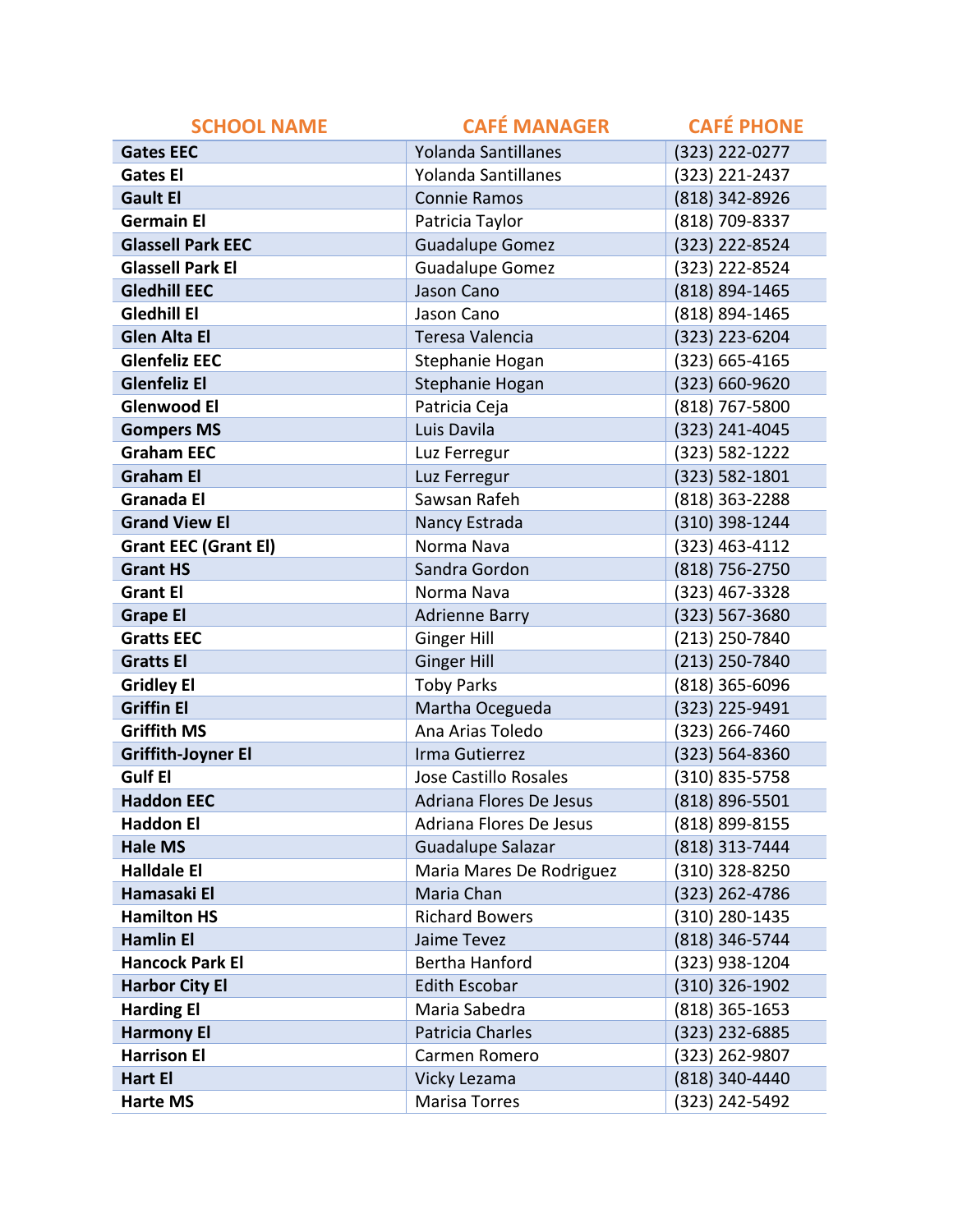| <b>SCHOOL NAME</b>                 | <b>CAFÉ MANAGER</b>    | <b>CAFÉ PHONE</b> |
|------------------------------------|------------------------|-------------------|
| <b>Harvard El</b>                  | Christina Hernandez    | (323) 953-4551    |
| <b>Haskell El</b>                  | Cristela Avila         | (818) 366-6332    |
| <b>Hawaiian EEC</b>                | Ingrid Klungreseter    | (310) 834-7186    |
| <b>Hawaiian El</b>                 | Ingrid Klungreseter    | (310) 834-4283    |
| <b>Hawkins HS</b>                  | Rogelio Gonzalez       | (323) 789-1298    |
| <b>Haynes El</b>                   | Diosdado Abuyog        | (818) 348-7148    |
| <b>Hazeltine El</b>                | Vanessa Ortega         | (818) 782-7283    |
| <b>Heliotrope El</b>               | Maria Medina           | (323) 560-2415    |
| <b>Henry MS</b>                    | Gina Airhart           | (818) 832-5660    |
| <b>Herrick El</b>                  | Dalia Gonzalez         | (818) 833-7830    |
| <b>Hesby Oaks</b>                  | Arlene Gamboa          | (818) 528-7015    |
| <b>Hillcrest El</b>                | Tesha Young            | (323) 292-8804    |
| <b>Hillside El</b>                 | Tanjina Mustafa        | (323) 222-3766    |
| <b>Hobart EEC</b>                  | Connie Umana           | (213) 380-0411    |
| <b>Hobart El</b>                   | Connie Umana           | (213) 389-8105    |
| <b>Hollenbeck MS</b>               | Patricia Perez         | (323) 780-3056    |
| <b>Hollywood HS</b>                | Karla Rosales          | (323) 993-1750    |
| <b>Hollywood PC</b>                | Dana Guerrero          | (323) 464-4348    |
| <b>Holmes EEC (Holmes EI)</b>      | Francisco Arredondo    | (323) 589-6427    |
| <b>Holmes El</b>                   | Francisco Arredondo    | (323) 582-1637    |
| <b>Holmes MS</b>                   | Cristina Moncada       | (818) 678-4145    |
| <b>Hooper EEC</b>                  | <b>Tondra Stephens</b> | (323) 232-3801    |
| <b>Hooper El</b>                   | <b>Tondra Stephens</b> | (323) 231-0147    |
| <b>Hooper PC</b>                   | Wilhelmina Moore       | (323) 233-9431    |
| <b>Hoover El</b>                   | <b>Isabel Parra</b>    | $(213)$ 382-3561  |
| <b>Hope El</b>                     | Martina Romo           | (323) 586-5707    |
| <b>Horace Mann Community</b>       | Ingrid Hernandez       | (323) 759-5528    |
| <b>Hubbard El</b>                  | Antonio Valencia       | (818) 367-8444    |
| <b>Huerta El</b>                   | Umawun Poysophon       | (323) 846-4834    |
| <b>Hughes El</b>                   | Isidro Trevilla        | (323) 771-6951    |
| <b>Humphreys El</b>                | Maria Cerda            | (323) 269-1447    |
| <b>Huntington Drive El</b>         | <b>Violet Ruiz</b>     | (323) 222-1439    |
| <b>Huntington Park El</b>          | Maria Vasquez          | (323) 869-5958    |
| <b>Huntington Park HS</b>          | Alicia Mancilla        | (323) 826-2352    |
| <b>Hyde Park EEC (YES Academy)</b> | Cassandra Bell         | (323) 751-4147    |
| <b>Independence El</b>             |                        | (323) 569-3028    |
| <b>Irving MS</b>                   | <b>Elizabeth Felix</b> | (323) 259-3749    |
| <b>Ivanhoe El</b>                  | Tahera Banu            | (323) 660-8134    |
| <b>Jefferson HS</b>                | Francelia Pascascio    | (323) 521-1259    |
| <b>Jones El</b>                    | Alejandra Gonzalez     | (323) 235-7949    |
| <b>Jones PC</b>                    | <b>Beverly Hayes</b>   | (323) 235-8911    |
| <b>Jordan HS</b>                   | Navaseia Belle         | (323) 568-4167    |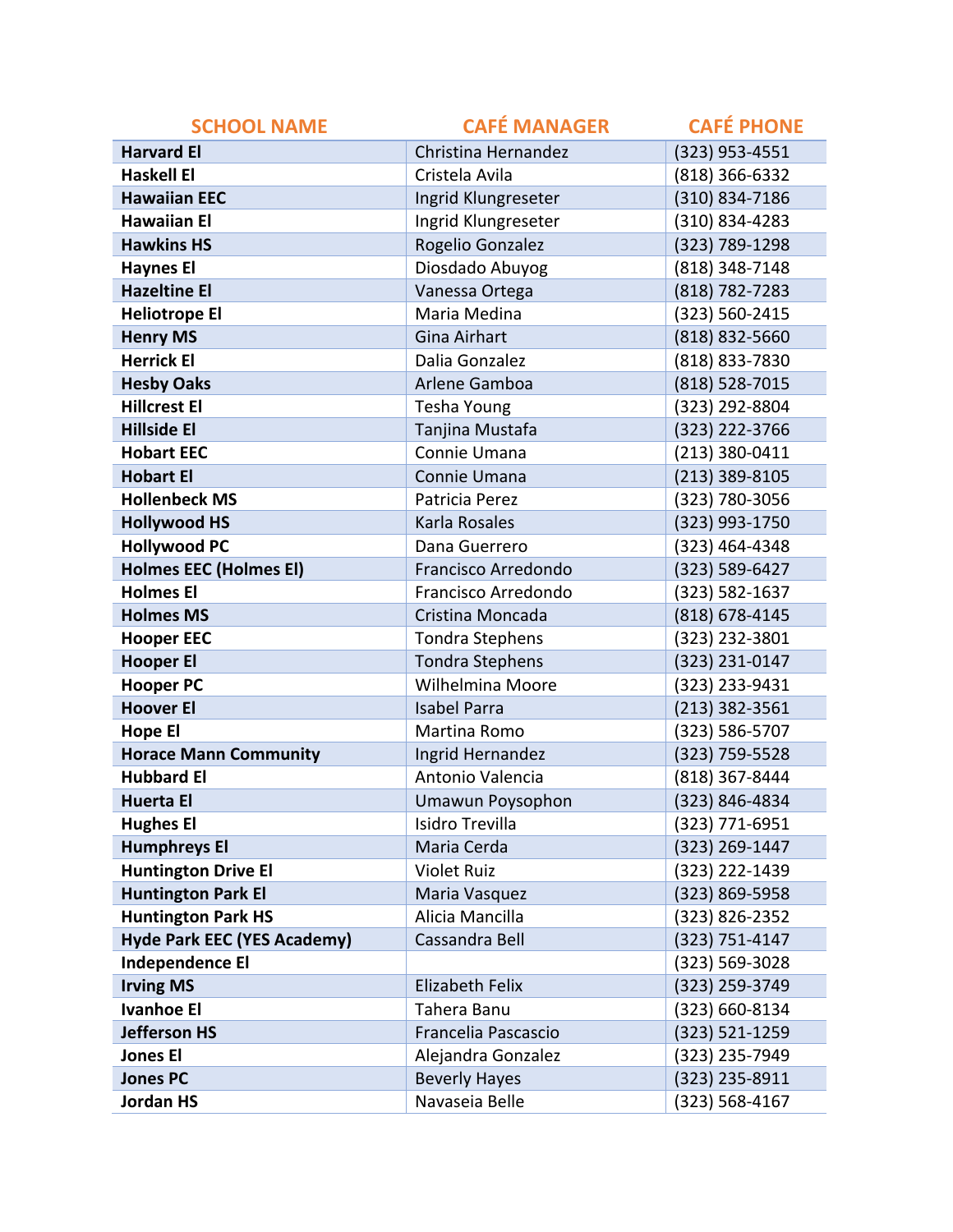| <b>SCHOOL NAME</b>      | <b>CAFÉ MANAGER</b>            | <b>CAFÉ PHONE</b>  |
|-------------------------|--------------------------------|--------------------|
| <b>Justice El</b>       | <b>Darling Campos</b>          | (818) 348-7991     |
| <b>Kennedy El</b>       | <b>Blanca Cardiel</b>          | (323) 261-6020     |
| <b>Kennedy HS</b>       | Chiping Chu                    | (818) 271-2998     |
| <b>Kenter Canyon El</b> | Carlene Gillespie              | (310) 472-9611     |
| <b>Kentwood El</b>      | Eboni Wilson                   | (310) 670-8244     |
| <b>Kester El</b>        | Cecilia Hakel                  | (818) 786-2284     |
| <b>Kim Academy MS</b>   | <b>Wilson Wong</b>             | (213) 739-6519     |
| Kim, Charles El         | Aneesah Madison                | (213) 443-4047     |
| <b>King Jr El</b>       | Erika Lechuga Llamas           | (323) 294-0580     |
| <b>King MS</b>          | <b>Annie Morris</b>            | (323) 644-6707     |
| <b>King-Drew HS</b>     | Icey Williams                  | (323) 566-8853     |
| <b>Kingsley El</b>      | <b>Gloria Valadez Martinez</b> | (323) 644-7707     |
| <b>Kittridge El</b>     | <b>Martha Casillas</b>         | (818) 782-3283     |
| <b>Knollwood El</b>     | Maria Meza                     | (818) 363-7040     |
| <b>Knox El</b>          | Alberto Guevera                | (323) 565-2970     |
| <b>Korenstein El</b>    | Flora Mamyan                   | (818) 255-4154     |
| La Salle El             | Shikema Simmiolkjier           | (323) 759-7815     |
| LaFayette Park PC       | Julia Romo                     | (213) 380-5039x303 |
| Lake Balboa CP          | Gilma Najarro                  | (818) 996-8011     |
| Lake St PC              | Shonta Cotten                  | (213) 413-1687     |
| <b>LaMotte El</b>       | Maria Sosa                     | (323) 235-8360     |
| Lanai El                | Aida Roque                     | (818) 788-4025     |
| Lane El                 | Manuela Arreola                | (323) 262-4825     |
| <b>Langdon El</b>       | Erfina Tjandra                 | (818) 892-1930     |
| Lankershim El           | Mercedes Oceguera              | (818) 761-0417     |
| <b>Lassen El</b>        | Samia Bashir                   | (818) 893-8593     |
| Latona El               | Martha Tejeda                  | (323) 225-2722     |
| <b>Laurel EEC</b>       | Olavi Abanto                   | (323) 654-0812     |
| <b>Laurel El</b>        | Olavi Abanto                   | (323) 654-0166     |
| <b>Lawrence MS</b>      | <b>Ying Yeung</b>              | $(818)$ 678-7957   |
| <b>Lawson El</b>        | <b>Briana Hightower</b>        | (323) 565-3652     |
| Le Conte MS             | Gary Higa                      | (323) 308-1747     |
| <b>Leapwood El</b>      | Roberto Salvador               | (310) 532-2106     |
| Lee El                  | Ljubica Radja                  | (213) 368-8746     |
| <b>Legacy HS</b>        | <b>Miguel Sanchez</b>          | $(323)$ 357-7509   |
| <b>Leichman HS</b>      | Iyonnie Saul                   | (818) 344-2984     |
| <b>Leland El</b>        | Monica Moran                   | (310) 833-2970     |
| <b>Lemay EEC</b>        | Pauline Dean                   | (818) 345-0731     |
| <b>Lemay El</b>         | Pauline Dean                   | (818) 344-9422     |
| <b>Lexington PC</b>     | Maria Santa Cruz               | (323) 644-6942     |
| <b>Liberty El</b>       | Gloria Garcia                  | (323) 582-1426     |
| <b>Liechty MS</b>       | Rosa Garcia                    | (213) 989-1291     |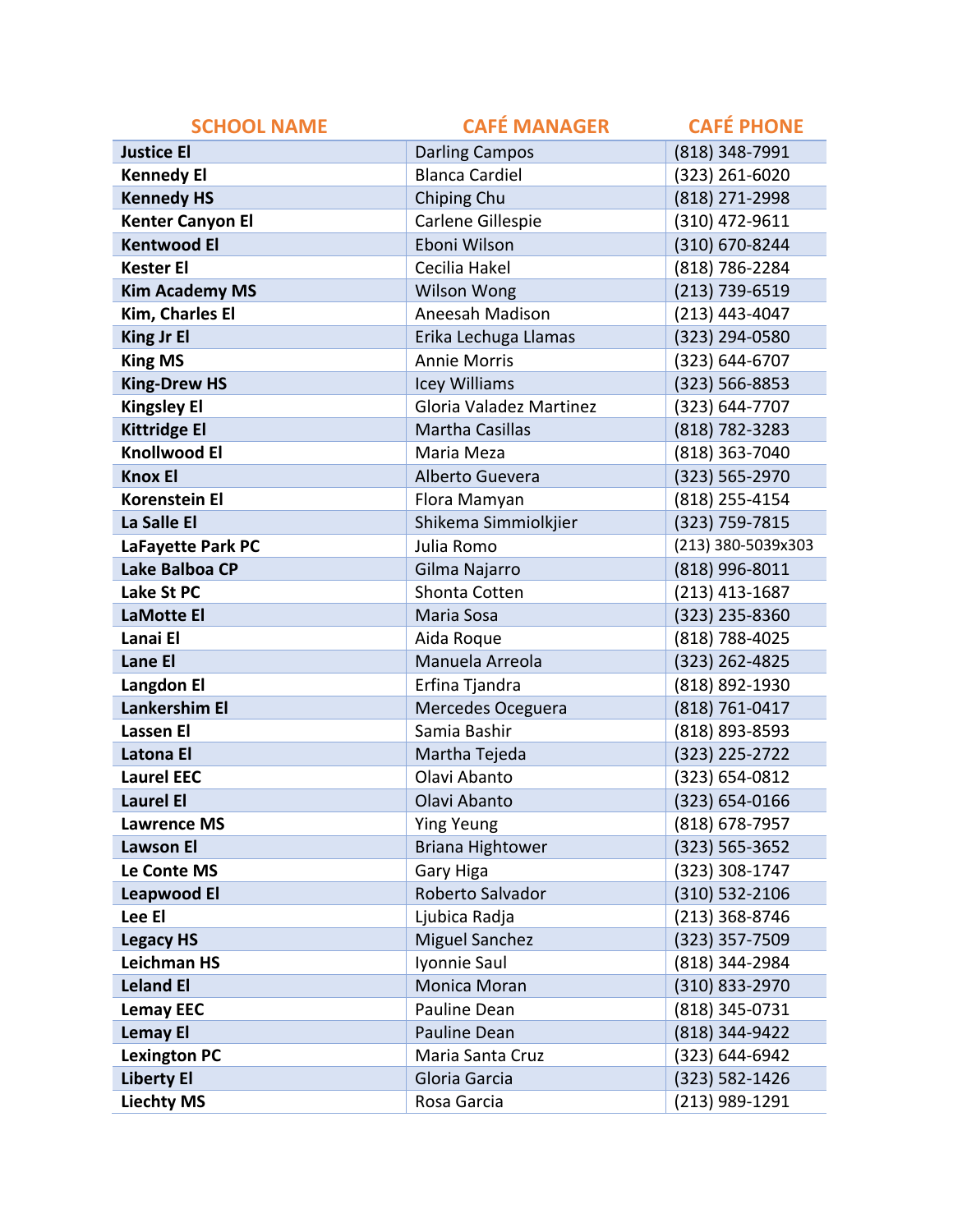| <b>SCHOOL NAME</b>                    | <b>CAFÉ MANAGER</b>         | <b>CAFÉ PHONE</b>  |
|---------------------------------------|-----------------------------|--------------------|
| <b>Liggett El</b>                     | <b>Colette Desir Leon</b>   | (818) 893-4067     |
| <b>Lillian El</b>                     | Jexther Corpus              | (323) 583-7450     |
| <b>Limerick El</b>                    | Veronika Bezyan             | (818) 341-2961     |
| <b>Lincoln HS</b>                     | <b>Yvette Garcia</b>        | (323) 441-4638     |
| Lizarraga El                          | Marleny Sandoval            | (323) 235-6967     |
| <b>Locke EEC (Gompers MS)</b>         | Luis Davila                 | (323) 755-0721     |
| <b>Locke IC (Gompers MS)</b>          | Luis Davila                 | (323) 755-0102     |
| <b>Lockhurst El</b>                   | Rene Adad                   | (818) 348-7119     |
| <b>Lockwood El</b>                    | <b>Henry Rodriguez</b>      | (323) 660-8076     |
| <b>Logan EEC</b>                      | Paula Almaraz               | (213) 484-9542     |
| <b>Logan El</b>                       | Paula Almaraz               | (213) 484-9542     |
| <b>Lokrantz El</b>                    | Morna Lebeda                | (818) 885-6699     |
| <b>Loma Vista El</b>                  | Martina Arciga              | $(323) 583 - 7611$ |
| <b>Lomita Magnet</b>                  | Pedro Mejia-Belmonte        | (310) 326-3021     |
| Lorena El                             | Linda Halbrook              | (323) 262-9037     |
| Loreto El                             | Long Tran                   | (323) 223-9567     |
| <b>Lorne El</b>                       | Cristina Carlin             | (818) 344-0540     |
| <b>Los Angeles Academy MS</b>         | Deborah Baker               | (323) 238-1861     |
| <b>Los Angeles CES HS</b>             | Mohammed Hug                | (323) 549-5950     |
| <b>Los Angeles El</b>                 | <b>Kandra Morris</b>        | (323) 734-5847     |
| <b>Los Angeles HS</b>                 | Maria Ibrahim               | (323) 900-2744     |
| Los Feliz El                          | Karen Hidalgo               | (323) 661-1842     |
| <b>Lowman El</b>                      | Rita Gonzalez               | (818) 765-2713     |
| Loyola Village El                     | Noel Tabasco                | (310) 670-0072     |
| <b>MacArthur Park El</b>              | Cynthia Jenkins             | (213) 381-7836     |
| <b>Mack El</b>                        | Silvia Martinez             | (323) 730-7658     |
| <b>Maclay MS</b>                      | Laquinta Green              | (818) 686-3820     |
| <b>Madison El</b>                     | <b>Yvette Castille</b>      | (323) 568-3900     |
| <b>Madison MS</b>                     | <b>Stacey Higgins</b>       | (818) 765-7300     |
| <b>Magnolia El</b>                    | <b>Mervat Kamal Andrwas</b> | (213) 749-2797     |
| <b>Main El</b>                        | Lakeyshia Randall           | (323) 233-1642     |
| <b>Malabar El</b>                     | Gloria Coke                 | (323) 263-4018     |
| <b>Manchester El</b>                  | <b>Charmagne Bankston</b>   | (323) 759-0480     |
| <b>Manhattan El</b>                   | Kia Edmond                  | (323) 756-0065     |
| <b>Manual Arts HS</b>                 | Susan Hernandez             | (323) 846-7357     |
| <b>Maple PC</b>                       | Juliet Ruano-Romero         | (323) 232-3940     |
| <b>Mar Vista El</b>                   | Debra Carter                | (310) 398-3152     |
| <b>Marianna El</b>                    | Eva Reynoso                 | (323) 262-3418     |
| <b>Marina Del Rey MS</b>              | <b>Evelen Guirguis</b>      | (310) 578-2788     |
| <b>Marina EEC (Marina del Rey MS)</b> | <b>Evelen Guirguis</b>      | (310) 822-8436     |
| <b>Mariposa Nabi</b>                  | Donita Thompson-Crawford    | $(213)$ 385-2315   |
| <b>Markham MS</b>                     | Tuwanna Corbin              | (323) 568-5548     |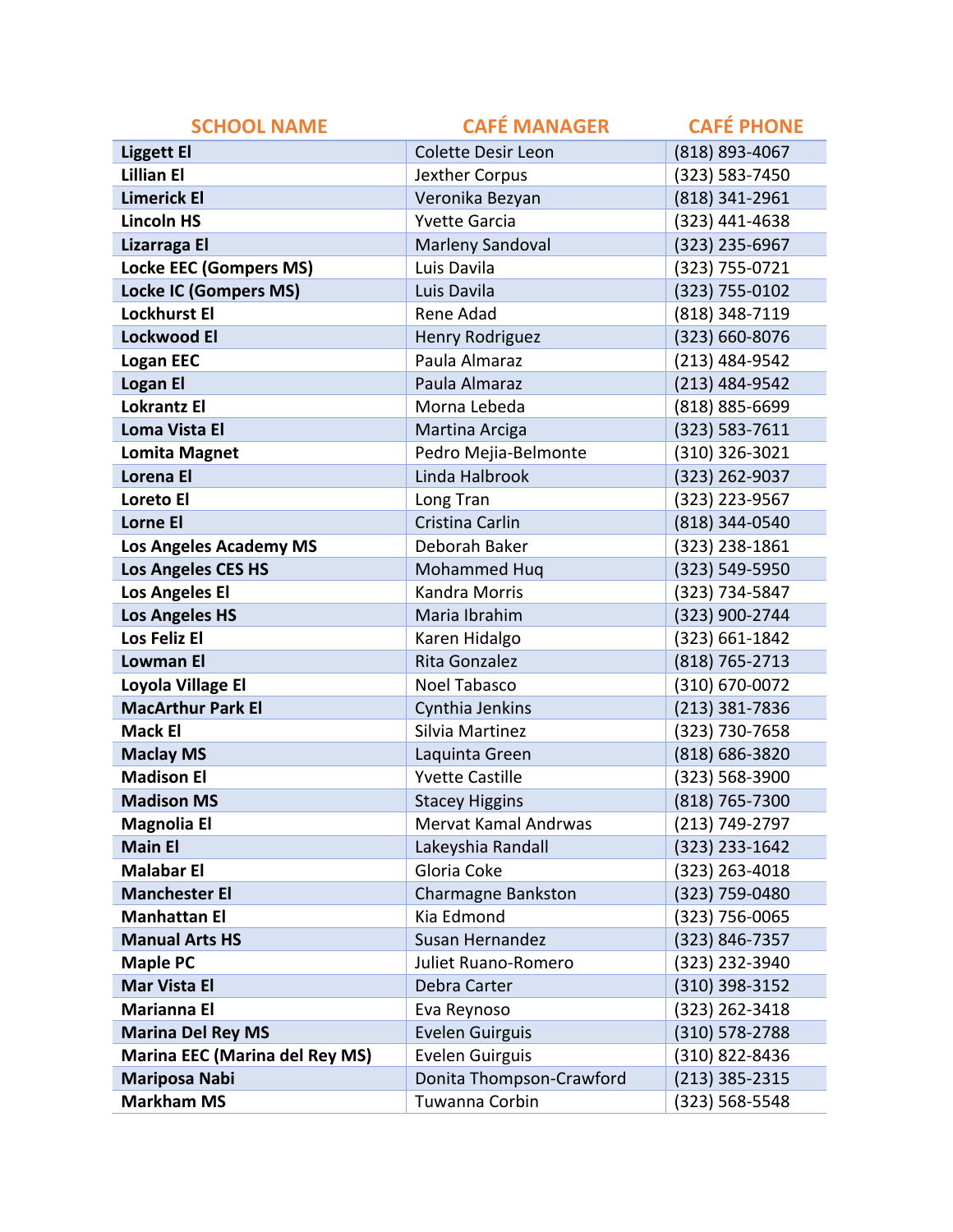| <b>SCHOOL NAME</b>                | <b>CAFÉ MANAGER</b>      | <b>CAFÉ PHONE</b>  |
|-----------------------------------|--------------------------|--------------------|
| <b>Marlton El</b>                 | Nancy Dancy              | (323) 296-8410     |
| <b>Marquez El</b>                 | <b>Annette Dominguez</b> | (310) 454-2554     |
| <b>Marquez HS</b>                 | Shaila Pervin            | (323) 584-3819     |
| <b>Marshall HS</b>                | <b>Sted Lemon</b>        | (323) 671-1448     |
| <b>Marvin EEC</b>                 | Martha Vasquez           | (323) 933-5882     |
| <b>Marvin El</b>                  | Martha Vasquez           | (323) 937-2744     |
| <b>Mayall El</b>                  | Sonia Yenovkian          | (818) 363-8707     |
| <b>Mayberry El</b>                | Srabani Barua            | $(213)$ 483-4110   |
| <b>Maywood Academy HS</b>         | Teresa Ventura           | (323) 838-6098     |
| <b>Maywood CES HS</b>             | <b>Michelle Davis</b>    | (323) 762-8725     |
| <b>Maywood El</b>                 | Sergio Aguilar           | (323) 890-2454     |
| <b>McAuliffe EEC (Legacy HS)</b>  | <b>Miguel Sanchez</b>    | (323) 357-7509     |
| <b>McBride El</b>                 | <b>Alicia Russell</b>    | (310) 397-8398     |
| <b>McKinley El</b>                | Talia Wilson             | (323) 585-4026     |
| <b>Melrose El</b>                 | <b>Jason Morales</b>     | (323) 938-6821     |
| <b>Melvin El</b>                  | Harutyun Muradyan        | (818) 885-8200     |
| <b>Mendez LC</b>                  | Jay Santillan            | (323) 981-5422     |
| <b>Menlo El</b>                   | Carol Johnson            | (323) 232-5011     |
| <b>Meridian EEC (Garvanza EI)</b> | Erin Grijalva            | (323) 254-6749     |
| <b>Meyler El</b>                  | <b>Travon Smith</b>      | (310) 328-0368     |
| Micheltorena El                   | Manisha Dam              | (323) 665-6741     |
| <b>Mid-City Prescott</b>          | Belinda Booth            | (323) 735-6824     |
| <b>Middleton El</b>               | Eva Barragan             | (323) 582-1744     |
| <b>Middleton PC</b>               | Martha De Santiago       | (323) 826-9406     |
| <b>Mikes EEC (Miller El)</b>      | Maria Pinon              | (323) 758-1136     |
| <b>Miles EEC</b>                  | Tonia Wilson             | (323) 581-2410     |
| <b>Miles El</b>                   | Tonia Wilson             | (323) 582-1733     |
| <b>Miller El</b>                  | Maria Pinon              | (323) 752-9841     |
| <b>Miller HS</b>                  | Debra Acres              | (818) 886-2151     |
| <b>Millikan MS</b>                | Lisa Shyngle             | (818) 528-1640     |
| <b>Miramonte EEC</b>              | Ella Williams            | (323) 581-6223     |
| <b>Miramonte El</b>               | Ella Williams            | $(323) 582 - 1701$ |
| <b>Monlux El</b>                  | Alma Bolanos             | (818) 762-1568     |
| <b>Monroe HS</b>                  | Lourdes Castrejon        | (818) 830-4275     |
| <b>Montara El</b>                 | <b>Blanca Castro</b>     | (323) 569-7835     |
| <b>Monte Vista EEC</b>            | Mena Nunez               | (323) 258-3842     |
| <b>Monte Vista El</b>             | Mena Nunez               | (323) 255-3834     |
| <b>Moore El</b>                   | <b>Monica Torres</b>     | (323) 277-2310     |
| <b>Morningside El</b>             | Alicia Garcia            | $(818)$ 361-6613   |
| <b>Mosk El</b>                    | Iscela Hernandez         | (818) 700-2032     |
| <b>Mount Gleason MS</b>           | Genaro Pena              | (818) 951-2696     |
| <b>Mountain View El</b>           | Noune Tadevossian        | (818) 352-1544     |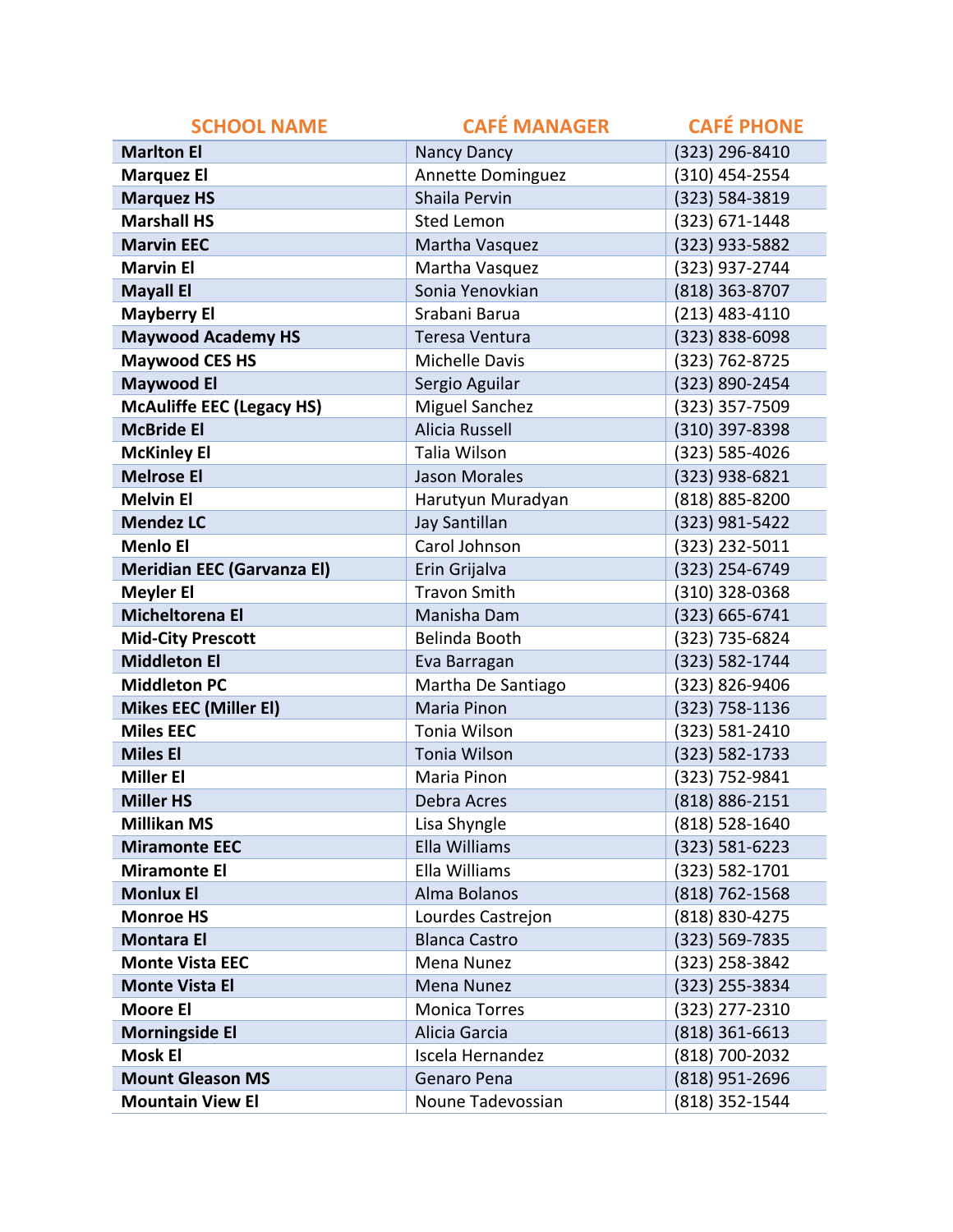| <b>SCHOOL NAME</b>                | <b>CAFÉ MANAGER</b>    | <b>CAFÉ PHONE</b>  |
|-----------------------------------|------------------------|--------------------|
| Mt. Washington El                 | <b>Alicia Cortez</b>   | (323) 225-2514     |
| <b>Muir MS</b>                    | Genise Prudhomme       | (323) 565-2292     |
| <b>Mulholland MS</b>              | Michelle Coogan        | (818) 609-2546     |
| <b>Multnomah El</b>               | Virginia Osorio        | (323) 227-0531     |
| <b>Murchison EEC</b>              | Rosario Charqueno      | (323) 225-2787     |
| <b>Murchison El</b>               | Rosario Charqueno      | (323) 225-5181     |
| Napa El                           | Maria Rodriguez        | (818) 885-1533     |
| <b>Narbonne HS</b>                | Vanessa Hernandez      | (310) 257-7163     |
| <b>Nava LA</b>                    | <b>Edwin Fernandez</b> | (323) 846-2215     |
| <b>Nestle El</b>                  | Hope Okuribido         | (818) 344-7288     |
| <b>Nevada El</b>                  | Laura Chavez-Godinez   | (818) 340-4162     |
| <b>Nevin El</b>                   | Cynthia Duren          | (323) 231-4524     |
| <b>Newcastle El</b>               | Dayani Goonatilleke    | (818) 343-7975     |
| <b>Newman Nutrition Center</b>    |                        | $(213) 625 - 6782$ |
| <b>Nightingale MS</b>             | Daysi Vides            | (323) 224-4863     |
| <b>Nimitz MS</b>                  | Nina Austin            | (323) 887-5457     |
| <b>Ninth St El</b>                | Geovanni Somoza        | $(213) 896 - 2616$ |
| <b>Nobel MS</b>                   | Judith Leano           | (818) 773-4754     |
| <b>Noble EEC (Noble EI)</b>       | Debra Mason            | (818) 894-2716     |
| <b>Noble El</b>                   | Debra Mason            | (818) 894-1433     |
| <b>Normandie EEC</b>              | Angela Anderson        | (323) 292-0266     |
| <b>Normandie El</b>               | Angela Anderson        | (323) 294-6186     |
| <b>Normont EEC</b>                | Diane Castillo         | (310) 326-3344     |
| <b>Normont El</b>                 | Diane Castillo         | (310) 534-3181     |
| <b>North Hollywood HS</b>         | Catherine Knight       | (818) 753-6253     |
| <b>Northridge Academy HS</b>      | Erick Lee              | (818) 700-2233     |
| Northridge EEC (Northridge MS)    | Jaime Moncada          | (818) 678-5190     |
| <b>Northridge MS</b>              | Jaime Moncada          | (818) 678-5195     |
| <b>Norwood El</b>                 | <b>Camille Dubose</b>  | (213) 747-2368     |
| <b>Nueva Vista El</b>             | Juan Flores            | (323) 562-3886     |
| <b>O'Melveny El</b>               | Elsa Ticas             | (818) 365-3853     |
| <b>Obama El</b>                   | Christina Solis        | (818) 778-5436     |
| <b>Obama MS</b>                   | Wilibaldo Mendez       | (323) 421-1712     |
| <b>Ochoa LC</b>                   | Martha Sosa Mendez     | (323) 560-0312     |
| <b>Olive Vista MS</b>             | Wen Chen               | (818) 833-3993     |
| <b>Olympic PC</b>                 | <b>Adam Martinez</b>   | (213) 739-8741     |
| <b>Open Charter Magnet</b>        | Valerie Young          | $(310) 645 - 1167$ |
| <b>Orchard Academies</b>          | Elena Juarez           | (323) 826-3905     |
| <b>Orthopaedic Medical Magnet</b> | <b>Sharon Benton</b>   | $(213) 765 - 2031$ |
| <b>Osceola El</b>                 | Josefina Cordova       | (818) 362-2417     |
| <b>Overland El</b>                | Ray Middlebrook        | (310) 837-1981     |
| <b>Oxnard El</b>                  | Mayra Diaz             | (818) 766-5688     |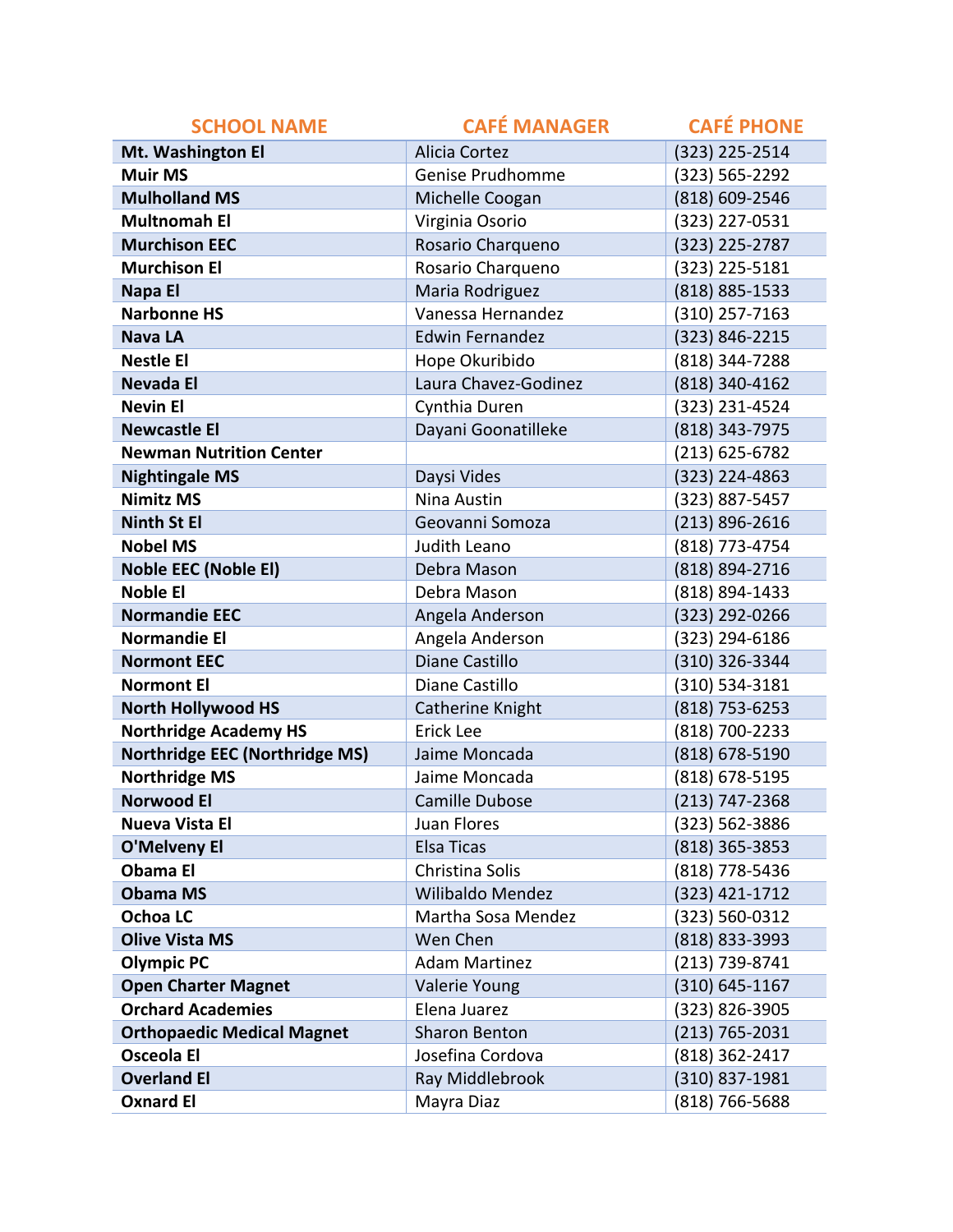| <b>SCHOOL NAME</b>                | <b>CAFÉ MANAGER</b>      | <b>CAFÉ PHONE</b> |
|-----------------------------------|--------------------------|-------------------|
| <b>Pacific Blvd El</b>            | Sharmin Shapna           | (323) 586-8656    |
| <b>Pacific Palisades El</b>       | Katina Leach             | (310) 454-9581    |
| <b>Pacoima EEC (Maclay MS)</b>    | Laquinta Green           | (818) 896-3722    |
| <b>Pacoima MS</b>                 | Felipe Amos              | (818) 686-4275    |
| <b>Palms El</b>                   | Claudetita Stewart       | (310) 838-5872    |
| <b>Palms MS</b>                   | Jose Sandoval            | (310) 253-7640    |
| Panorama City El                  | Manushak Balian          | (818) 895-4237    |
| <b>Panorama HS</b>                | Alice Edinjiklian        | (818) 909-4557    |
| Park El                           | Leannessa Scipio         | (323) 773-1560    |
| <b>Park Western EEC</b>           | Jadranka Suich           | (310) 833-2875    |
| <b>Park Western El</b>            | Jadranka Suich           | (310) 832-4005    |
| <b>Parks Huerta EEC (Muir MS)</b> | Genise Prudhomme         | (323) 565-2292    |
| Parks, Rosa LC                    | Floriselda Lopez         | (818) 895-9632    |
| <b>Parmelee El</b>                | <b>Tiffany Harold</b>    | (323) 589-4205    |
| <b>Parthenia El</b>               | Erika De La Rosa         | (818) 895-5289    |
| Paseo Del Rey El                  | Soledad Kelsey           | (310) 823-3750    |
| <b>Pearl HS</b>                   | Kathleen Mrasz           | (818) 262-8076    |
| <b>Peary MS</b>                   | Sherice Clay             | (310) 225-4262    |
| <b>Perez El</b>                   | <b>Valerie Macias</b>    | (323) 264-5084    |
| <b>Pinewood EEC</b>               | Flor Quintal             | (818) 352-4469    |
| <b>Pinewood El</b>                | <b>Flor Quintal</b>      | (818) 353-4935    |
| <b>Pio Pico MS</b>                | Guiyetra Parker          | (323) 737-7017    |
| <b>Plainview El</b>               | Louanna Kurtz            | (818) 353-1738    |
| <b>Plasencia El</b>               |                          | (213) 975-0269    |
| Playa del Rey El                  | Germelina Merete         | (310) 827-3903    |
| Playa Vista El                    | Veronica Sotelo          | (424) 228-1813    |
| <b>Plummer El</b>                 | <b>Concepcion Angulo</b> | (818) 892-0185    |
| <b>Point Fermin El</b>            | Anita Zitta              | (310) 833-1033    |
| Politi El                         | Gloria Hernandez         | (213) 381-7462    |
| Poly HS                           | <b>Evelin Galvez</b>     | (818) 394-3650    |
| <b>Pomelo El</b>                  | Ana Rivas                | (818) 887-9740    |
| <b>Porter MS</b>                  | Desmond John             | (818) 920-2766    |
| <b>Porter Ranch</b>               | <b>Elizabeth Salas</b>   | (818) 709-7133    |
| <b>Portola MS</b>                 | Luz Rojas                | (818) 654-3301    |
| <b>President El</b>               | Christopher Liza         | (310) 326-7622    |
| <b>Primary Academy</b>            | <b>Felix Luco</b>        | (818) 893-5832    |
| Pt. Fermin Camp                   |                          | (310) 833-6249    |
| <b>Purche El</b>                  | Emma Lopez               | (310) 329-8744    |
| <b>Queen Anne El</b>              | Kazi Ahmed               | (323) 939-6503    |
| Ramona El                         | Veronika Klimenko        | (323) 666-8399    |
| <b>Ramona HS</b>                  | Imelda Simental          | (323) 266-7619    |
| Ramona IC (Ramona HS)             | Imelda Simental          | (323) 263-1120    |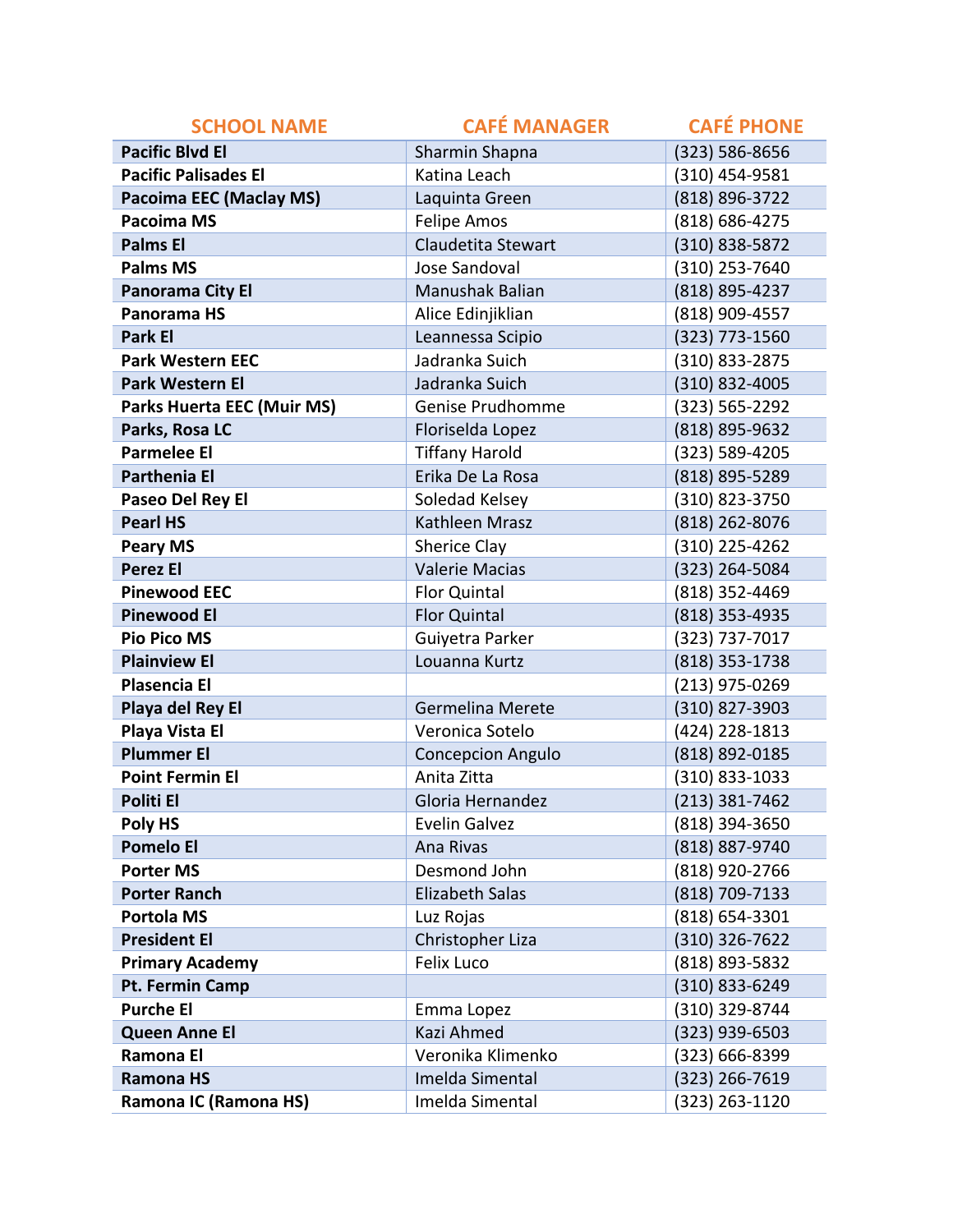| <b>SCHOOL NAME</b>                    | <b>CAFÉ MANAGER</b>         | <b>CAFÉ PHONE</b>  |
|---------------------------------------|-----------------------------|--------------------|
| <b>Ranchito El</b>                    | Steffani Mejia              | (818) 786-1432     |
| <b>Rancho Dominguez Prep HS</b>       | Sheila Sheikh               | (310) 847-6427     |
| <b>Raymond El</b>                     | <b>Gaudy Herrera</b>        | (323) 565-4591     |
| <b>Reed MS</b>                        | Marcy Ayala                 | (818) 487-7656     |
| <b>Reseda El</b>                      | Xochitl Martinez De Cruz    | (818) 344-7266     |
| <b>Reseda HS</b>                      | Rebecca Auten               | (818) 758-3678     |
| <b>Revere MS</b>                      | Tijuana Bryson              | (310) 917-4890     |
| <b>Richland El</b>                    | Wilma Ferguson              | (310) 478-8116     |
| <b>Ride El</b>                        | Leighann Carbajal           | (323) 235-7128     |
| <b>Rio Vista El</b>                   | Lusik Bagramyan             | (818) 980-1243     |
| <b>Riordan PC</b>                     | Maria Ortiz                 | (323) 550-8164     |
| <b>Ritter El</b>                      | Genea Chaney                | (323) 566-6541     |
| <b>Rivera LC</b>                      | <b>Emerald Lanto Tlatoa</b> | (323) 846-2021     |
| <b>Riverside El</b>                   | Diana Velazco               | (818) 789-2213     |
| Roberti EEC (Wadsworth EI)            | Luisa Rios Gamez            | (323) 234-1428     |
| <b>Rockdale El</b>                    | Roberto Zaldana             | $(323)$ 255-2263   |
| <b>Romer MS</b>                       | Hayden Smith                | (818) 505-2265     |
| <b>Roosevelt HS</b>                   | Kidada Tarrant              | (323) 780-6627     |
| <b>Roosevelt IC (Roosevelt HS)</b>    | Kidada Tarrant              | (323) 780-7008     |
| <b>Roscoe El</b>                      | Lilit Petrosyan             | (818) 767-0918     |
| <b>Roscomare El</b>                   | Lyubov Grib                 | (310) 472-8014     |
| <b>Rosemont EEC</b>                   | Tangela Mcglothurn          | (213) 413-2999     |
| <b>Rosemont El</b>                    | Tangela Mcglothurn          | $(213)$ 483-3678   |
| <b>Rosewood El</b>                    | <b>Tina Martinez</b>        | (323) 655-1045     |
| <b>Rowan El</b>                       | Juan Mendoza                | (323) 362-1887     |
| <b>Roybal LC</b>                      | <b>Thomas Brown</b>         | $(213) 580 - 6423$ |
| <b>Roybal-Allard El</b>               | Karla Olea Ramirez          | (323) 826-1650     |
| <b>Russell El</b>                     | Gabriela Hernandez          | (323) 582-1689     |
| <b>Salvin El</b>                      | <b>Audra Minter</b>         | (323) 735-9940     |
| <b>San Antonio El</b>                 | Gloria Quezada              | (323) 582-2793     |
| San Fernando EEC (San Fernando<br>EI) | Guillermina Rubio           | (818) 365-9105     |
| San Fernando El                       | Guillermina Rubio           | $(818)$ 361-6011   |
| <b>San Fernando HS</b>                | <b>Susie Cruz</b>           | (818) 898-7680     |
| <b>San Fernando MS</b>                | Demetrius Rozelle           | (818) 837-5405     |
| <b>San Gabriel El</b>                 | Maria Lopez                 | $(323) 566 - 4251$ |
| San Jose El                           | Liza Figueroa               | (818) 361-9554     |
| <b>San Miguel El</b>                  | Kyra Moore                  | (323) 564-8855     |
| <b>San Pascual El</b>                 | <b>Annabelle Martinez</b>   | (323) 254-2351     |
| San Pedro El                          | Laura Vital Acosta          | $(213) 747 - 5821$ |
| <b>San Pedro HS</b>                   | Salvalyn Gilead             | (310) 241-5868     |
| Santana El                            | Olga Minas Almazan          | (818) 920-4071     |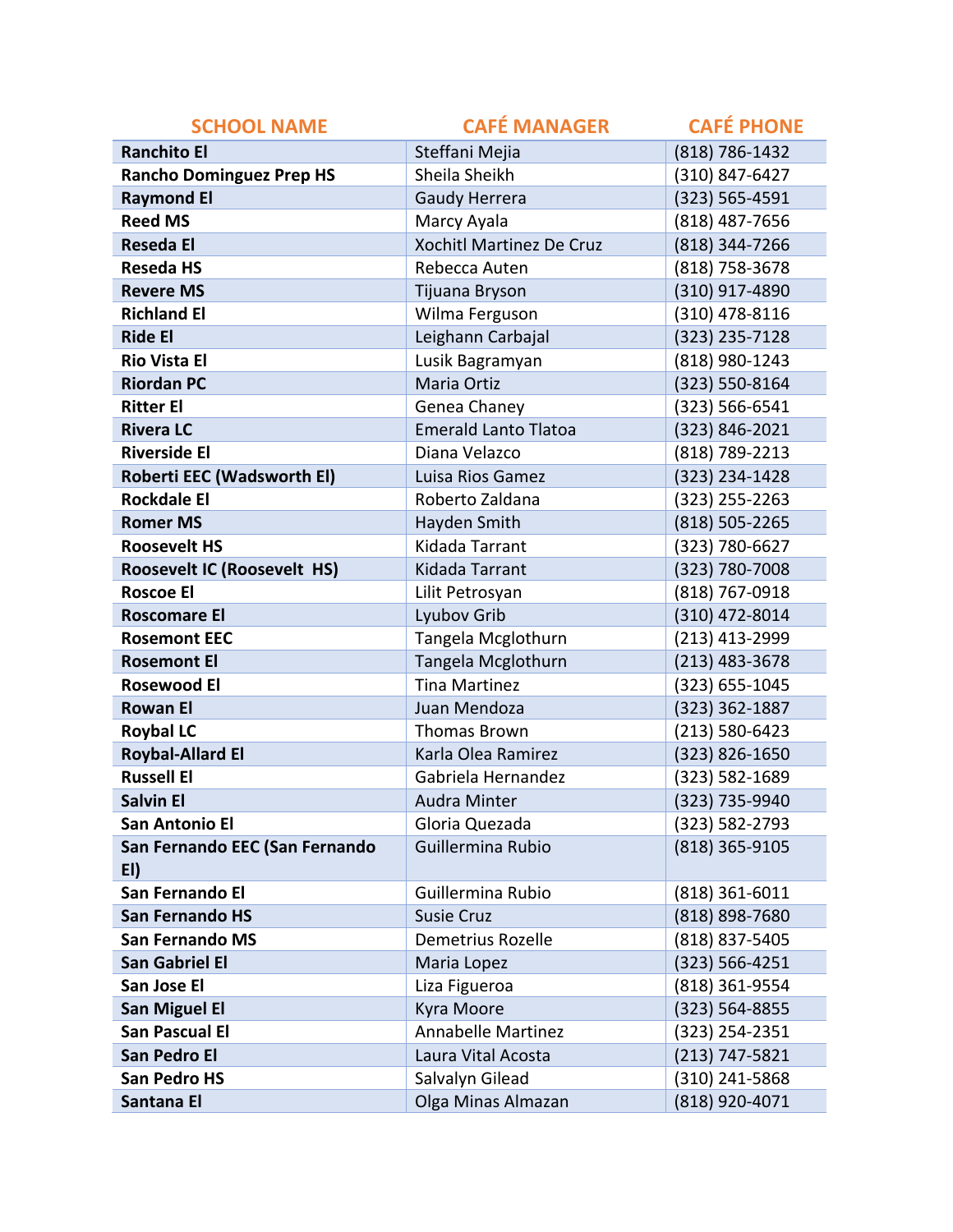| <b>SCHOOL NAME</b>      | <b>CAFÉ MANAGER</b>      | <b>CAFÉ PHONE</b>  |
|-------------------------|--------------------------|--------------------|
| <b>Santee HS</b>        | Zuleyca Gonzalez         | (213) 763-1047     |
| <b>Saticoy El</b>       | Sona Kambourian          | (818) 765-7804     |
| <b>Saturn El</b>        | Ana Flores               | (323) 935-7434     |
| <b>Second St El</b>     | Maria Arellano           | (323) 261-5512     |
| Selma El                | Juana Navarrete          | (323) 466-3075     |
| <b>Sendak El</b>        | Karine Saakyan           | (818) 509-3406     |
| Sepulveda MS            | Shao Li                  | (818) 920-2859     |
| Serrania El             | <b>Belinda Traughber</b> | (818) 340-5945     |
| <b>Seventh St El</b>    | Elvia Murguia            | (310) 831-4274     |
| <b>Sharp El</b>         | Srbui Gamladzhyan        | (818) 896-5010     |
| <b>Shenandoah EEC</b>   | <b>Isabel Cuellar</b>    | (310) 838-7328     |
| <b>Shenandoah El</b>    | <b>Isabel Cuellar</b>    | (310) 838-7658     |
| <b>Sheridan El</b>      | Silvia Borroel           | (323) 262-9982     |
| <b>Sherman Oaks CES</b> | <b>Stephanie Conner</b>  | (818) 758-5649     |
| <b>Sherman Oaks El</b>  | Aleksandr Faynov         | (818) 784-4340     |
| <b>Shirley El</b>       | Irma Meza                | (818) 342-5468     |
| <b>Short El</b>         | Dora Solis               | (310) 398-3057     |
| <b>Sierra Park El</b>   | <b>Isabel Cano</b>       | (323) 221-3738     |
| Sierra Vista El         | Olivia Valenzuela        | (323) 222-2530     |
| <b>Sixth Ave El</b>     | Sheila Story             | (323) 733-6960     |
| Solano El               | Connie Chacon            | (323) 222-4414     |
| <b>Solis LA</b>         | Pichet Bunchongchitr     | (323) 729-1709     |
| Soto El                 | Donesha Patterson        | (323) 261-8246     |
| <b>Sotomayor HS</b>     | Rocio Villanueva         | (323) 276-5423     |
| <b>South Gate HS</b>    | Karen Aguilar            | (323) 568-5735     |
| <b>South Gate MS</b>    | Michael Serda            | (323) 568-4049     |
| <b>South Park El</b>    | Brenda Alexander         | (323) 759-3840     |
| <b>South Shores El</b>  | Sylvia Macatrao          | (310) 831-4569     |
| <b>Southeast HS</b>     | Kirby Kidd               | (323) 568-3436     |
| <b>Southeast MS</b>     | Luz Lujan                | $(323) 568 - 3132$ |
| <b>Stagg El</b>         | Alma Huerta              | (818) 342-4397     |
| <b>Stanford El</b>      | Estela Melara            | (323) 569-3744     |
| <b>Stanford PC</b>      | Alicia De Leon           | $(323) 563 -$      |
|                         |                          | 9208x201           |
| <b>State EEC</b>        | <b>Anthony Gomez</b>     | (323) 589-3718     |
| <b>State El</b>         | <b>Anthony Gomez</b>     | $(323) 582 - 1811$ |
| <b>Sterry El</b>        | <b>Brittany Anderson</b> | (310) 479-0896     |
| <b>Stevenson MS</b>     |                          | (323) 780-6492     |
| <b>Stonehurst El</b>    | <b>Butet Nelson</b>      | (818) 767-5779     |
| <b>Stoner El</b>        | Aleen Luna               | (310) 398-1282     |
| <b>Strathern El</b>     | Jennifer Banuelos        | (818) 759-2387     |
| <b>Sun Valley MS</b>    | Maria Perez              | (818) 765-0644     |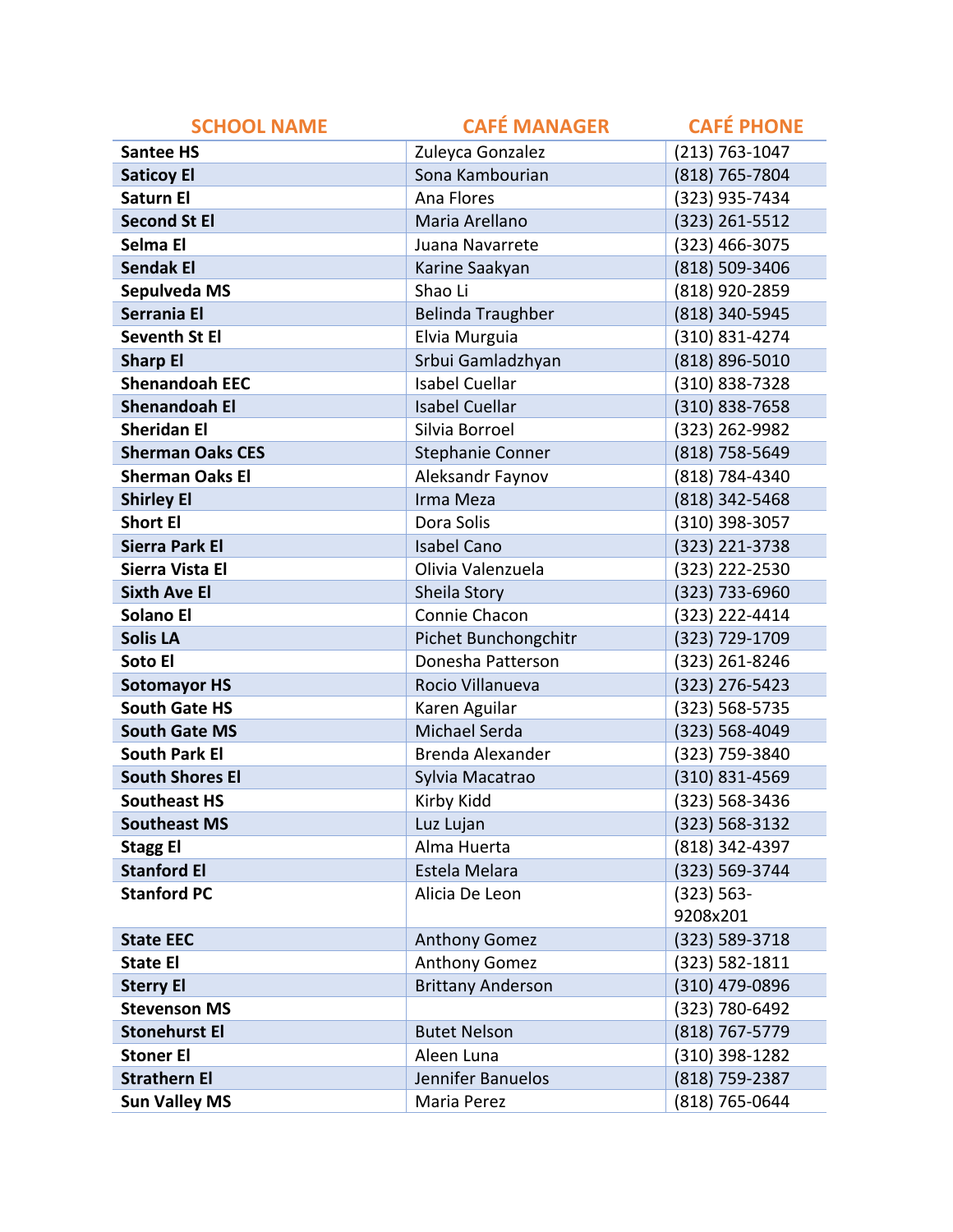| <b>SCHOOL NAME</b>                           | <b>CAFÉ MANAGER</b>           | <b>CAFÉ PHONE</b>  |
|----------------------------------------------|-------------------------------|--------------------|
| <b>Sunland El</b>                            | Karmen Hayrapetian            | (818) 352-3521     |
| <b>Sunny Brae El</b>                         | <b>Esther Garcia</b>          | (818) 341-8004     |
| <b>Sunrise El</b>                            | <b>Crescencio Cruz Campos</b> | (323) 263-0056     |
| <b>Superior El</b>                           | Jayoung Oh                    | (818) 349-1342     |
| <b>Sutter MS</b>                             | Lilit Barsegian               | (818) 773-5804     |
| Sylmar El                                    | Cecilia Luque                 | (818) 367-2637     |
| <b>Sylmar HS</b>                             | Shannon De La Cruz            | (818) 833-3795     |
| <b>Sylmar LA</b>                             | Shushanik Arutyunyan          | (818) 367-1062     |
| <b>Sylvan Park EEC</b>                       | Maria Snyder                  | (818) 997-8972     |
| <b>Sylvan Park El</b>                        | Maria Snyder                  | (818) 782-8347     |
| <b>Taft HS</b>                               | <b>Isolina Poma</b>           | (818) 227-3631     |
| <b>Taper El</b>                              | Jana Jarvis                   | $(310) 547 - 4377$ |
| <b>Tarzana El</b>                            | Bertha Villavicencio          | (818) 344-8494     |
| <b>Telfair EEC</b>                           | Laura Barragan                | (818) 896-2118     |
| <b>Telfair El</b>                            | Laura Barragan                | (818) 890-0852     |
| <b>Tenth St El</b>                           | <b>Maria Montes</b>           | (213) 380-9262     |
| <b>Third St El</b>                           | Mamahawa Sylla                | (323) 933-1066     |
| <b>Toland Way El</b>                         | Lucia Rosales                 | (323) 254-5352     |
| <b>Toluca Lake EEC</b>                       | <b>Martha Caceres</b>         | (818) 980-0925     |
| <b>Toluca Lake El</b>                        | Martha Caceres                | (818) 763-0036     |
| <b>Topanga El</b>                            |                               | $(310)$ 455-1017   |
| <b>Topeka El</b>                             | Shobha Gandhi                 | (818) 886-4636     |
| <b>Torres HS</b>                             | John Brown                    | (323) 265-6714     |
| <b>Towne El</b>                              | Loyda Ramirez                 | (310) 323-3880     |
| <b>Trinity EEC</b>                           | Neisha Beck                   | (323) 232-4017     |
| <b>Trinity El</b>                            | Neisha Beck                   | (323) 234-5188     |
| <b>Tulsa El</b>                              | Maria Valencia                | (818) 363-3055     |
| <b>Twain MS</b>                              | Michelle Woods                | (310) 305-3170     |
| <b>Tweedy El</b>                             | Rosalia Pastor                | (323) 568-2820     |
| <b>Union El</b>                              | Vennesa Martinez              | (213) 483-7319     |
| <b>University HS</b>                         |                               | (310) 914-3535     |
| <b>Utah El</b>                               | Maria Yanez                   | (323) 262-6594     |
| <b>Valerio El</b>                            | Aithanh Ainsworth             | (818) 786-1485     |
| <b>Valley Academy of Arts &amp; Sciences</b> | Alejandra Vergara             | (818) 832-8566     |
| <b>Valley Oaks CES</b>                       | Ana Burgos                    | (818) 394-4610     |
| <b>Valley View El</b>                        | Carlota Marin                 | (323) 874-9242     |
| Van Deene El                                 | Lacedrigra Walker             | $(310)$ 320-1863   |
| Van Gogh El                                  | Stephanie Jimenez             | (818) 366-5239     |
| <b>Van Ness El</b>                           | Zodia Quintanilla             | (323) 469-8486     |
| Van Nuys El                                  | Anjira Pervin                 | (818) 988-6938     |
| <b>Van Nuys HS</b>                           | Maria Rodriguez               | (818) 778-6864     |
| <b>Van Nuys MS</b>                           | Giovianni Grisanti            | (818) 267-5917     |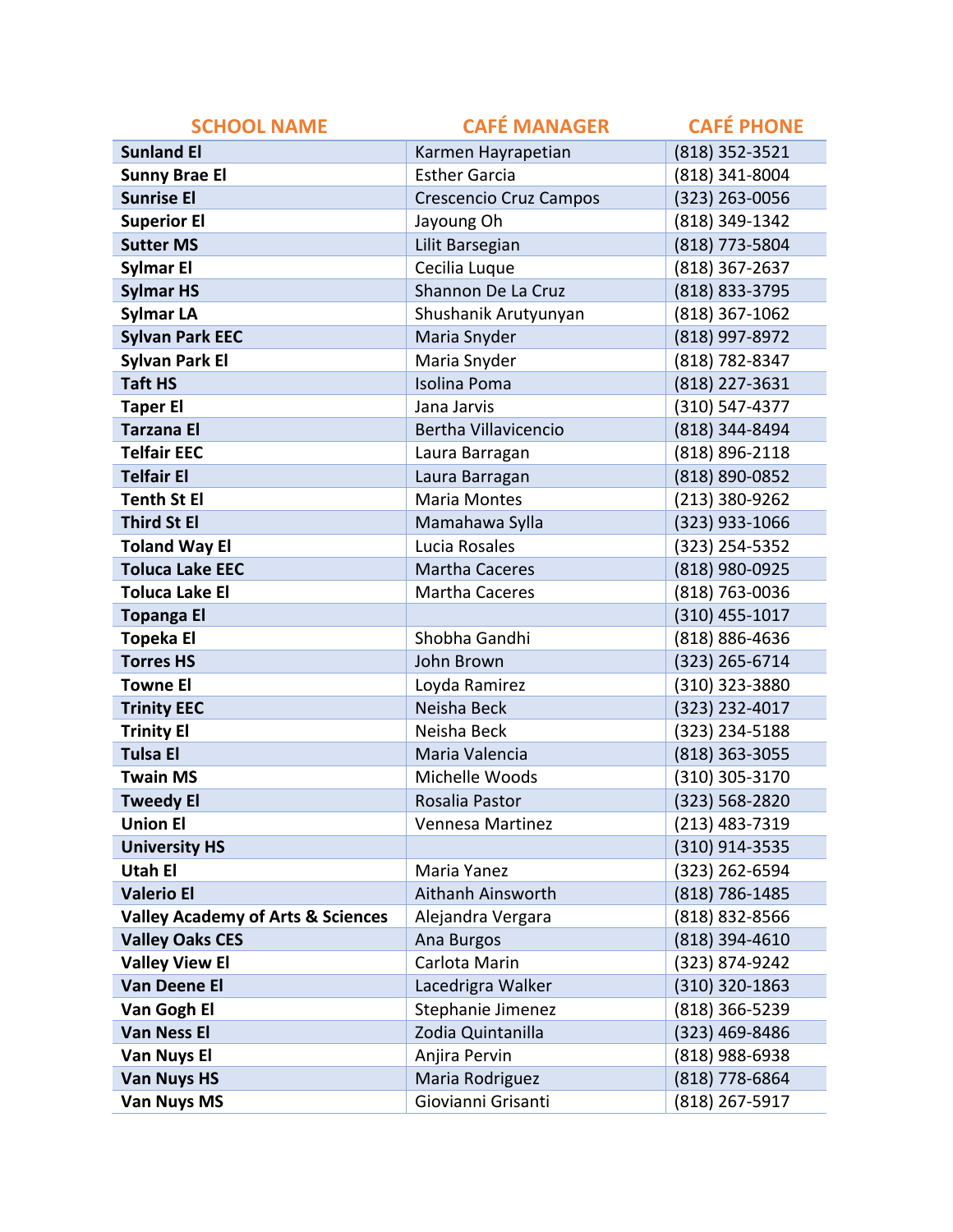| <b>SCHOOL NAME</b>             | <b>CAFÉ MANAGER</b>     | <b>CAFÉ PHONE</b>  |
|--------------------------------|-------------------------|--------------------|
| <b>Vanalden EEC</b>            | <b>Lourdes Torres</b>   | (818) 343-5595     |
| <b>Vanalden El</b>             | Lourdes Torres          | (818) 344-7007     |
| <b>Vaughn EEC (Maclay MS)</b>  | Laquinta Green          | (818) 899-2278     |
| <b>Vena El</b>                 | Srbui Karapetyan        | (818) 896-8758     |
| <b>Venice HS</b>               | Marcelino Mejia         | (310) 577-4275     |
| <b>Verdugo Hills HS</b>        | Esperanza Chavez        | (818) 951-5414     |
| <b>Vermont El</b>              | Anayeli Loera Rojas     | (323) 732-4162     |
| <b>Vernon City El</b>          | Minerva Galindo         | (323) 582-3785     |
| <b>Victoria El</b>             | Rosa Quintero           | $(323) 567 - 6468$ |
| <b>Victory El</b>              | Lourdes Lara            | (818) 763-2233     |
| <b>Vine EEC</b>                | Lizbeth Vasquez         | $(323)$ 465-1167   |
| <b>Vine El</b>                 | Lizbeth Vasquez         | (323) 469-8881     |
| <b>Vinedale El</b>             | Gilda Lopez Ramos       | (818) 767-5444     |
| <b>Vintage El</b>              | Laquitta Marpel-Parker  | (818) 894-1923     |
| <b>Virgil MS</b>               | Sergio Galicia          | (213) 368-2846     |
| <b>Virginia Road El</b>        | Victoriana Coronado     | (323) 737-7853     |
| <b>Vista Del Valle Academy</b> | Alma Sanchez            | (818) 838-3871     |
| <b>Vista MS</b>                | Rosalba Mercado         | (818) 901-2762     |
| <b>Wadsworth EEC</b>           | Luisa Rios Gamez        | (323) 232-0581     |
| <b>Wadsworth El</b>            | Luisa Rios Gamez        | (323) 233-0187     |
| <b>Walgrove El</b>             | Chondra Epps            | (310) 398-8278     |
| <b>Walnut Park El</b>          | Arcadia Villarreal      | (323) 589-0925     |
| <b>Walnut Park MS</b>          | Ahmed Peracha           | (323) 277-2616     |
| <b>Warner El</b>               | Dora Larrea             | (310) 474-1718     |
| <b>Washington PC</b>           | <b>Tammie Thomas</b>    | (323) 779-0563     |
| <b>Washington Prep HS</b>      | Sandra Pryer            | (323) 418-4120     |
| <b>Webster MS</b>              | <b>Kenneth Fishbeck</b> | (310) 235-4675     |
| <b>Weemes El</b>               | Valerie Ramos           | (323) 733-5591     |
| <b>Weigand El</b>              | John Aull               | (323) 566-8332     |
| <b>Welby Way El</b>            | Dorothy Narciso         | $(818)$ 346-6360   |
| <b>West Adams HS</b>           | Noemi Ylagan            | (323) 373-2572     |
| <b>West Athens El</b>          | Donna Shaw              | (323) 779-4983     |
| <b>West Hollywood El</b>       | Mercedes Ahmed          | $(310)$ 274-5313   |
| <b>West Vernon El</b>          | Veronica Toler          | (323) 233-0137     |
| <b>Westchester HS</b>          | Darryl Graves           | (310) 338-2476     |
| <b>Western El</b>              | Maria Jimenez           | (323) 293-2131     |
| <b>Westminster EEC</b>         | Kalei Taylor            | (310) 392-4581     |
| <b>Westminster El</b>          | Kalei Taylor            | $(310)$ 396-6933   |
| <b>Westport Heights El</b>     | <b>Ylona Hanford</b>    | $(310) 645 - 6333$ |
| <b>Westside Leadership</b>     | Yajayra Guzman          | (310) 823-4387     |
| <b>Westwood El</b>             | Hanson Kandouw          | (310) 474-7578     |
| <b>White El</b>                | Eva Rodriguez           | (213) 487-9178     |